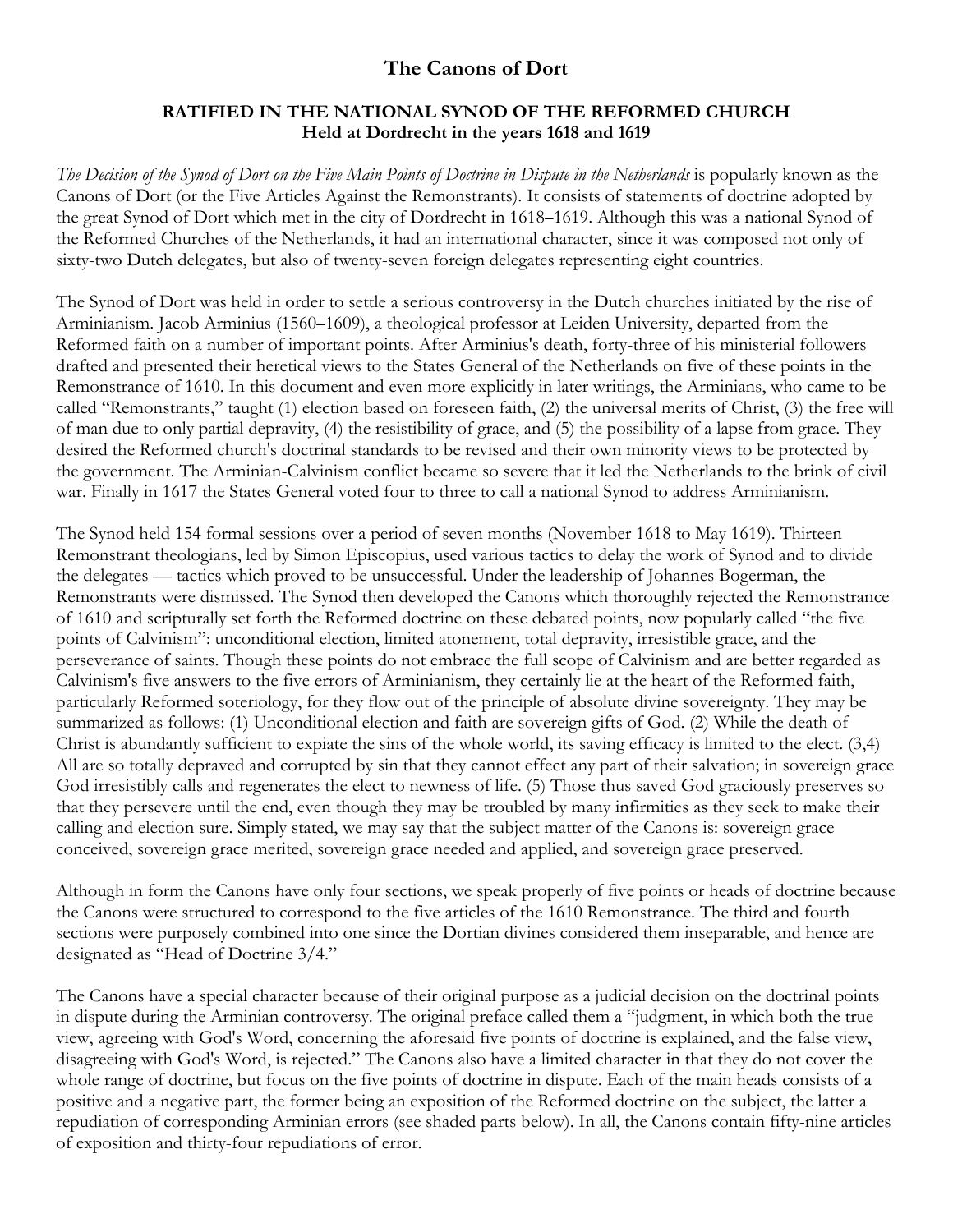The Canons form a remarkably scriptural and balanced document on the specific doctrines expounded. They are unique in being the sole Form of Unity composed by an ecclesiastical assembly and in representing a consensus of all the Reformed churches of their day. Both Dutch and foreign delegates without exception affixed their signatures to the Canons, whether of supralapsarian or infralapsarian persuasion. A service of thanksgiving was held upon the Canons' completion to acknowledge the Lord for preserving the doctrine of sovereign grace among the Reformed churches.

# **FIRST HEAD OF DOCTRINE Of Divine Predestination**

## **Article 1**

As all men have sinned in Adam, lie under the curse, and are deserving of eternal death, God would have done no injustice by leaving them all to perish, and delivering them over to condemnation on account of sin, according to the words of the apostle, "that every mouth may be stopped, and all the world may become guilty before God" (Rom. 3:19). And verse 23: "For all have sinned, and come short of the glory of God." And Romans 6:23: "For the wages of sin is death."

## **Article 2**

But in this the love of God was manifested, that He sent His only begotten Son into the world, that whosoever believeth on Him should not perish, but have everlasting life. "In this was manifested the love of God toward us, because that God sent His only begotten Son into the world, that we might live through Him" (1 John 4:9). "For God so loved the world, that He gave His only begotten Son, that whosoever believeth in Him should not perish, but have everlasting life" (John 3:16).

## **Article 3**

And that men may be brought to believe, God mercifully sends the messengers of these most joyful tidings to whom He will and at what time He pleaseth; by whose ministry men are called to repentance and faith in Christ crucified. "How then shall they call on Him in whom they have not believed? and how shall they believe in Him of whom they have not heard? and how shall they hear without a preacher? And how shall they preach, except they be sent?" (Rom. 10:14-15).

# **Article 4**

The wrath of God abideth upon those who believe not this gospel. But such as receive it, and embrace Jesus the Savior by a true and living faith, are by Him delivered from the wrath of God and from destruction, and have the gift of eternal life conferred upon them.

## **Article 5**

The cause or guilt of this unbelief, as well as of all other sins, is no wise in God, but in man himself; whereas faith in Jesus Christ and salvation through Him is the free gift of God, as it is written: "For by grace are ye saved through faith; and that not of yourselves: it is the gift of God" (Eph. 2:8). "For unto you it is given in the behalf of Christ, not only to believe on Him," etc. (Phil. 1:29).

## **Article 6**

That some receive the gift of faith from God and others do not receive it proceeds from God's eternal decree, for "known unto God are all His works from the beginning of the world" (Acts 15:18). "Who worketh all things after the counsel of His own will" (Eph. 1:11). According to which decree, He graciously softens the hearts of the elect, however obstinate, and inclines them to believe, while He leaves the non-elect in His just judgment to their own wickedness and obduracy. And herein is especially displayed the profound, the merciful, and at the same time the righteous discrimination between men, equally involved in ruin; or that decree of election and reprobation revealed in the Word of God, which though men of perverse, impure and unstable minds wrest to their own destruction, yet to holy and pious souls affords unspeakable consolation.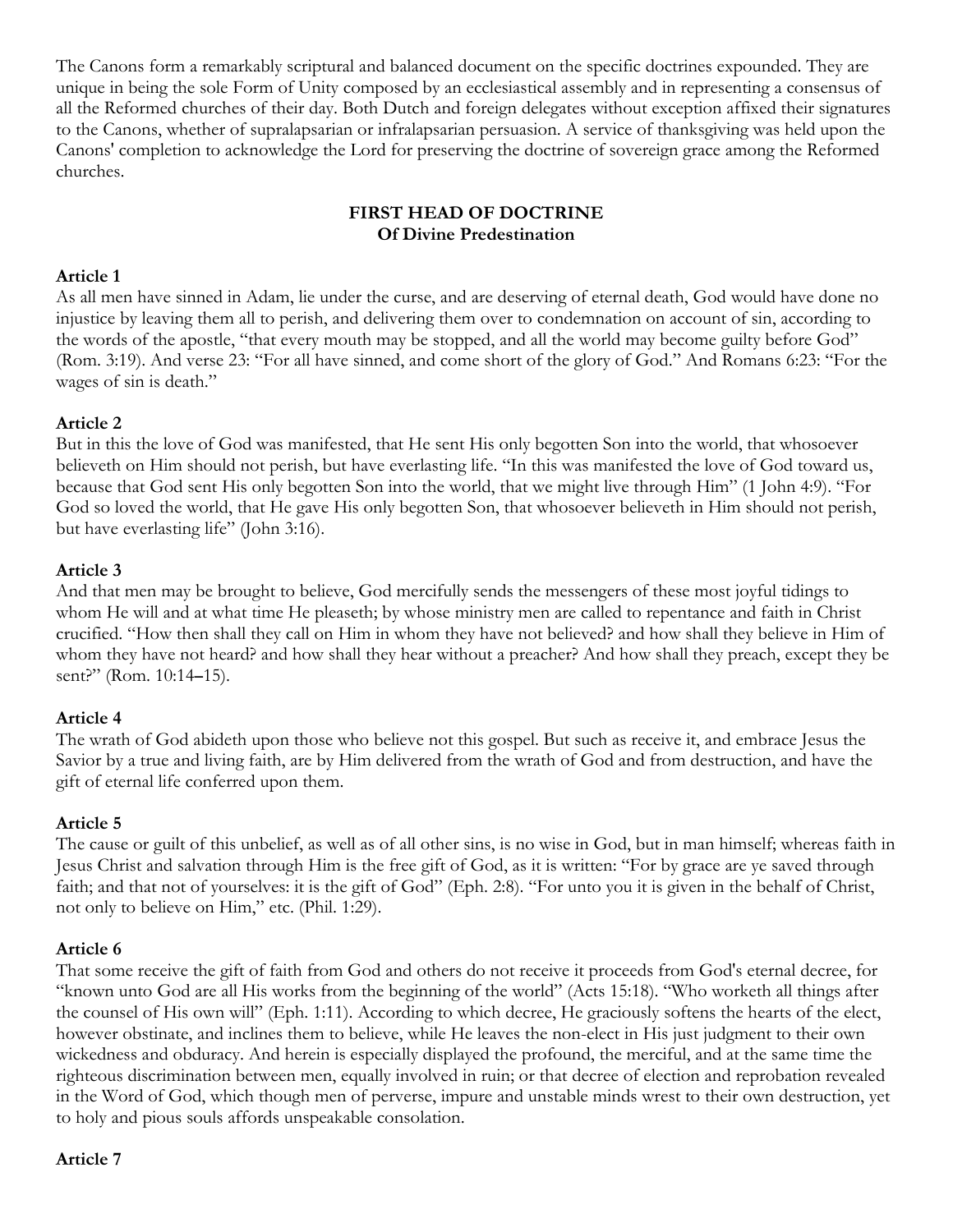Election is the unchangeable purpose of God, whereby, before the foundation of the world, He hath out of mere grace, according to the sovereign good pleasure of His own will, chosen, from the whole human race, which had fallen through their own fault from their primitive state of rectitude into sin and destruction, a certain number of persons to redemption in Christ, whom He from eternity appointed the Mediator and Head of the elect, and the foundation of salvation.

This elect number, though by nature neither better nor more deserving than others, but with them involved in one common misery, God hath decreed to give to Christ, to be saved by Him, and effectually to call and draw them to His communion by His Word and Spirit, to bestow upon them true faith, justification and sanctification; and having powerfully preserved them in the fellowship of His Son, finally, to glorify them for the demonstration of His mercy and for the praise of His glorious grace, as it is written: "According as He hath chosen us in Him before the foundation of the world, that we should be holy and without blame before Him in love: having predestinated us unto the adoption of children by Jesus Christ to Himself, according to the good pleasure of His will, to the praise of the glory of His grace, wherein He hath made us accepted in the beloved" (Eph. 1:4–6). And elsewhere: "Whom He did predestinate, them He also called: and whom He called, them He also justified: and whom He justified them He also glorified" (Rom. 8:30).

## **Article 8**

There are not various decrees of election, but one and the same decree respecting all those who shall be saved, both under the Old and New Testament; since the Scripture declares the good pleasure, purpose and counsel of the divine will to be one, according to which He hath chosen us from eternity, both to grace and glory, to salvation and the way of salvation, which He hath ordained that we should walk therein.

### **Article 9**

This election was not founded upon foreseen faith, and the obedience of faith, holiness, or any other good quality or disposition in man, as the prerequisite, cause or condition on which it depended; but men are chosen to faith and to the obedience of faith, holiness, etc.; therefore election is the fountain of every saving good, from which proceeds faith, holiness, and the other gifts of salvation, and finally eternal life itself, as its fruits and effects, according to that of the apostle: "He hath chosen us [not because we were but] that we should be holy, and without blame, before Him in love" (Eph. 1:4).

### **Article 10**

The good pleasure of God is the sole cause of this gracious election, which doth not consist herein, that out of all possible qualities and actions of men God has chosen some as a condition of salvation; but that He was pleased out of the common mass of sinners to adopt some certain persons as a peculiar people to Himself, as it is written, "For the children being not yet born, neither having done any good or evil," etc., it was said (namely to Rebecca): "The elder shall serve the younger. As it is written, Jacob have I loved, but Esau have I hated" (Rom. 9:11-13). "And as many as were ordained to eternal life believed" (Acts 13:48).

### **Article 11**

And as God Himself is most wise, unchangeable, omniscient and omnipotent, so the election made by Him can neither be interrupted nor changed, recalled or annulled; neither can the elect be cast away, nor their number diminished.

### **Article 12**

The elect in due time, though in various degrees and in different measures, attain the assurance of this their eternal and unchangeable election, not by inquisitively prying into the secret and deep things of God, but by observing in themselves, with a spiritual joy and holy pleasure, the infallible fruits of election pointed out in the Word of God such as a true faith in Christ, filial fear, a godly sorrow for sin, a hungering and thirsting after righteousness, etc.

### **Article 13**

The sense and certainty of this election afford to the children of God additional matter for daily humiliation before Him, for adoring the depth of His mercies, for cleansing themselves, and rendering grateful returns of ardent love to Him, who first manifested so great love towards them. The consideration of this doctrine of election is so far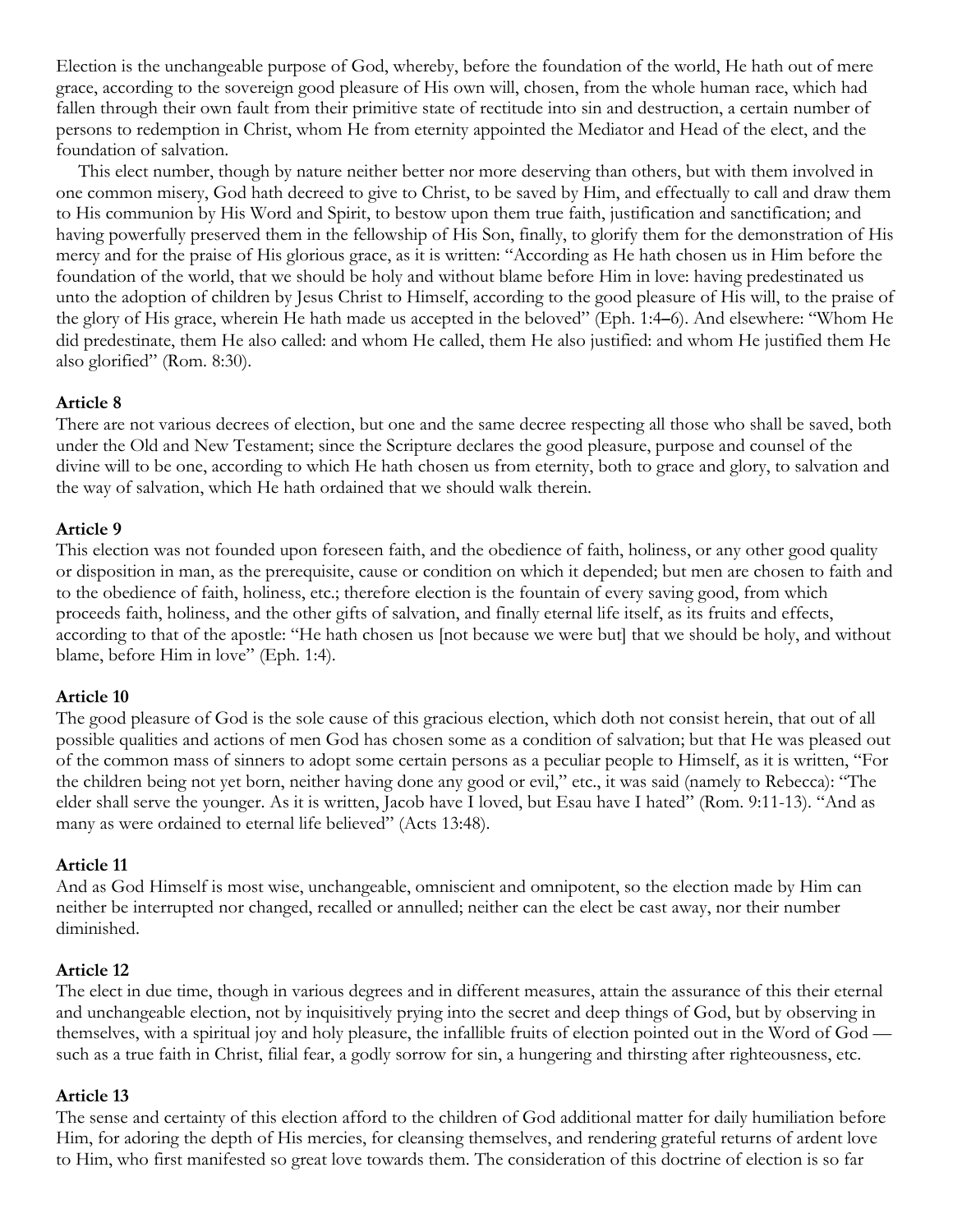from encouraging remissness in the observance of the divine commands or from sinking men in carnal security, that these, in the just judgment of God, are the usual effects of rash presumption or of idle and wanton trifling with the grace of election in those who refuse to walk in the ways of the elect.

## **Article 14**

As the doctrine of divine election by the most wise counsel of God was declared by the prophets, by Christ Himself, and by the apostles, and is clearly revealed in the Scriptures, both of the Old and New Testament, so it is still to be published in due time and place in the Church of God, for which it was peculiarly designed, provided it be done with reverence, in the spirit of discretion and piety, for the glory of God's most holy Name, and for enlivening and comforting His people, without vainly attempting to investigate the secret ways of the Most High. "For I have not shunned to declare unto you all the counsel of God" (Acts 20:27); "O the depth of the riches both of the wisdom and knowledge of God! how unsearchable are His judgments, and His ways past finding out! For who hath known the mind of the Lord? or who hath been His counsellor?" (Rom. 11:33–34); "For I say, through the grace given unto me, to every man that is among you, not to think of himself more highly than he ought to think; but to think soberly, according as God hath dealt to every man the measure of faith" (Rom. 12:3); "Wherein God, willing more abundantly to shew unto the heirs of promise the immutability of His counsel, confirmed it by an oath: that by two immutable things, in which it was impossible for God to lie, we might have a strong consolation, who have fled for refuge to lay hold upon the hope set before us" (Heb. 6:17–18).

## **Article 15**

What peculiarly tends to illustrate and recommend to us the eternal and unmerited grace of election, is the express testimony of sacred Scripture that not all, but some only are elected, while others are passed by in the eternal decree; whom God, out of His sovereign, most just, irreprehensible and unchangeable good pleasure, hath decreed to leave in the common misery into which they have wilfully plunged themselves, and not to bestow upon them saving faith and the grace of conversion; but permitting them in His just judgment to follow their own ways, at last for the declaration of His justice, to condemn and perish them forever, not only on account of their unbelief, but also for all their other sins. And this is the decree of reprobation which by no means makes God the author of sin (the very thought of which is blasphemy), but declares Him to be an awful, irreprehensible, and righteous Judge and avenger thereof.

## **Article 16**

Those who do not yet experience a lively faith in Christ, an assured confidence of soul, peace of conscience, an earnest endeavor after filial obedience, and glorying in God through Christ, efficaciously wrought in them, and do nevertheless persist in the use of the means which God hath appointed for working these graces in us, ought not to be alarmed at the mention of reprobation, nor to rank themselves among the reprobate, but diligently to persevere in the use of means, and with ardent desires devoutly and humbly to wait for a season of richer grace. Much less cause have they to be terrified by the doctrine of reprobation, who, though they seriously desire to be turned to God, to please Him only, and to be delivered from the body of death, cannot yet reach that measure of holiness and faith to which they aspire; since a merciful God has promised that He will not quench the smoking flax nor break the bruised reed. But this doctrine is justly terrible to those, who, regardless of God and of the Savior Jesus Christ, have wholly given themselves up to the cares of the world and the pleasures of the flesh, so long as they are not seriously converted to God.

# **Article 17**

Since we are to judge of the will of God from His Word which testifies that the children of believers are holy, not by nature, but in virtue of the covenant of grace, in which they, together with the parents, are comprehended, godly parents have no reason to doubt of the election and salvation of their children whom it pleaseth God to call out of this life in their infancy.

## **Article 18**

To those who murmur at the free grace of election and just severity of reprobation, we answer with the apostle: "Nay but, O man, who art thou that repliest against God?" (Rom. 9:20), and quote the language of our Savior: "Is it not lawful for Me to do what I will with Mine own?" (Matt. 20:15). And therefore with holy adoration of these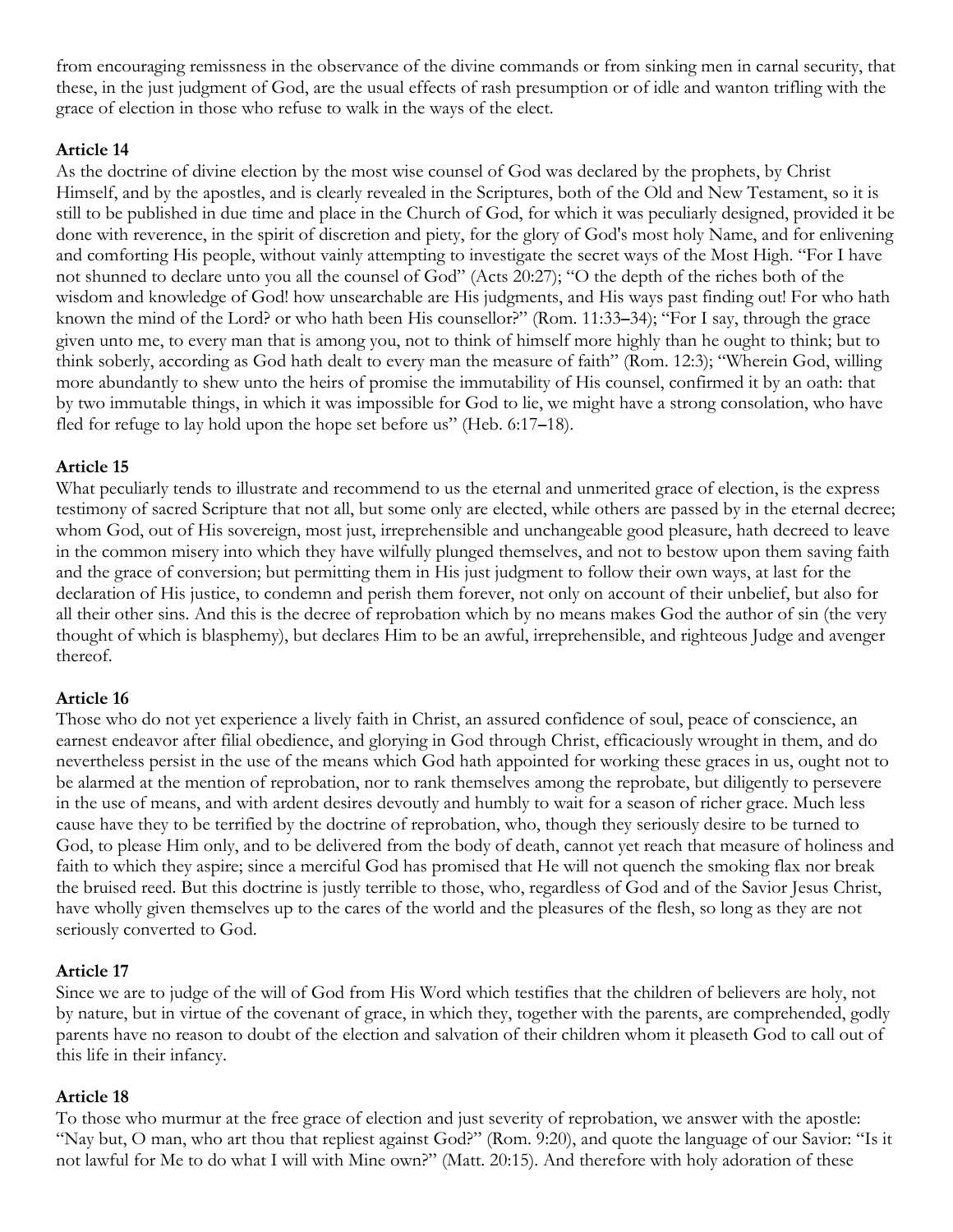mysteries, we exclaim in the words of the apostle: "O the depth of the riches both of the wisdom and knowledge of God! how unsearchable are His judgments, and His ways past finding out! For who hath known the mind of the Lord? or who hath been His counsellor? Or who hath first given to Him, and it shall be recompensed unto him again? For of Him, and through Him, and to Him, are all things: to whom be glory for ever. Amen" (Rom. 11:33– 36).

 $\overline{\phantom{a}}$  , where  $\overline{\phantom{a}}$ 

The true doctrine concerning election and rejection having been explained, the Synod **rejects** the errors of those who teach:

### **Rejection 1**

*That the will of God to save those who would believe and would persevere in faith and in the obedience of faith, is the whole and entire decree of election unto salvation, and that nothing else concerning this decree has been revealed in God's Word.* 

For these deceive the simple and plainly contradict the Scriptures which declare that God will not only save those who will believe, but that He has also from eternity chosen certain particular persons to whom above others He in time will grant both faith in Christ and perseverance, as it is written: "I have manifested Thy Name unto the men which Thou gavest Me out of the world" (John 17:6). "And as many as were ordained to eternal life believed" (Acts 13:48). And: "According as He hath chosen us in Him before the foundation of the world, that we should be holy and without blame before Him in love" (Eph. 1:4).

### **Rejection 2**

*That there are various kinds of election of God unto eternal life: the one general and indefinite, the other particular and definite; and that the latter in turn is either incomplete, revocable, nondecisive and conditional, or complete, irrevocable, decisive and absolute. Likewise: that there is one election unto faith and another unto salvation, so that election can be unto justifying faith without being a decisive election unto salvation*.

For this is a fancy of men's minds, invented regardless of the Scriptures, whereby the doctrine of election is corrupted, and this golden chain of our salvation is broken: "Moreover whom He did predestinate, them He also called: and whom He called, them He also justified: and whom He justified, them He also glorified" (Rom. 8:30).

#### **Rejection 3**

*That the good pleasure and purpose of God, of which Scripture makes mention in the doctrine of election, does not consist in this, that God chose certain persons rather than others, but in this, that He chose out of all possible conditions (among which are also the works of the law), or out of the whole order of things, the act of faith which from its very nature is undeserving, as well as its incomplete obedience, as a condition of salvation, and that He would graciously consider this in itself as a complete obedience and count it worthy of the reward of eternal life*.

For by this injurious error the pleasure of God and the merits of Christ are made of none effect, and men are drawn away by useless questions from the truth of gracious justification and from the simplicity of Scripture, and this declaration of the apostle is charged as untrue: "Who hath saved us, and called us with an holy calling, not according to our works, but according to His own purpose and grace, which was given us in Christ Jesus before the world began" (2 Tim. 1:9).

### **Rejection 4**

*That in the election unto faith this condition is beforehand demanded, namely, that man should use the light of nature aright, be pious, humble, meek, and fit for eternal life, as if on these things election were in any way dependent.*

For this savors of the teaching of Pelagius, and is opposed to the doctrine of the apostle, when he writes: "Among whom also we all had our conversation in times past in the lusts of our flesh, fulfilling the desires of the flesh and of the mind; and were by nature the children of wrath, even as others. But God, who is rich in mercy, for His great love wherewith He loved us, even when we were dead in sins, hath quickened us together with Christ, (by grace ye are saved;) and hath raised us up together, and made us sit together in heavenly places in Christ Jesus: that in the ages to come He might show the exceeding riches of His grace in His kindness toward us through Christ Jesus. For by grace are ye saved through faith; and that not of yourselves: it is the gift of God: not of works, lest any man should boast" (Eph. 2:3–9).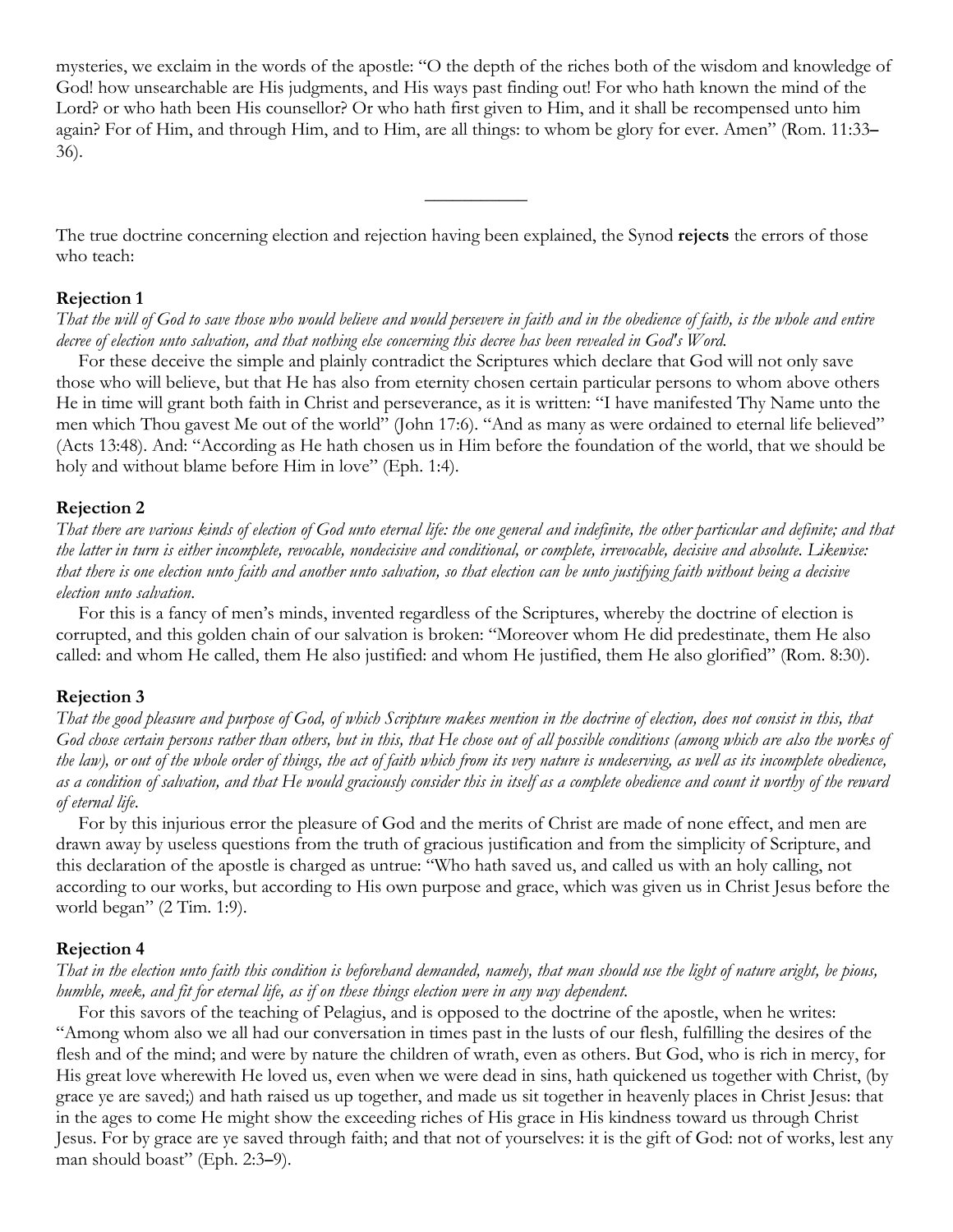### **Rejection 5**

*That the incomplete and non-decisive election of particular persons to salvation occurred because of a foreseen faith, conversion, holiness, godliness, which either began or continued for some time; but that the complete and decisive election occurred because of foreseen perseverance unto the end in faith, conversion, holiness and godliness; and that this is the gracious and evangelical worthiness for the sake of which he who is chosen is more worthy than he who is not chosen; and that therefore faith, the obedience of faith, holiness, godliness and perseverance are not fruits of the unchangeable election unto glory, but are conditions, which, being required beforehand, were foreseen as being met by those who will be fully elected, and are causes without which the unchangeable election to glory does not occur.*

This is repugnant to the entire Scripture which constantly inculcates this and similar declarations: Election is not out of works, but of Him that calleth. "That the purpose of God according to election might stand, not of works, but of Him that calleth" (Rom. 9:11). "And as many as were ordained to eternal life believed" (Acts 13:48). "He hath chosen us in Him before the foundation of the world, that we should be holy" (Eph. 1:4). "Ye have not chosen Me, but I have chosen you" (John 15:16). "But if it be of works, then is it no more grace" (Rom. 11:6). "Herein is love, not that we loved God, but that He loved us, and sent His Son" (1 John 4:10).

#### **Rejection 6**

*That not every election unto salvation is unchangeable, but that some of the elect, any decree of God notwithstanding, can yet perish and do indeed perish.*

By which gross error they make God to be changeable, and destroy the comfort which the godly obtain out of the firmness of their election, and contradict the Holy Scripture which teaches that the elect cannot be led astray: "Insomuch that, if it were possible, they shall deceive the very elect" (Matt. 24:24); that Christ does not lose those whom the Father gave Him: "And this is the Father's will which hath sent Me, that of all which He hath given Me I should lose nothing" (John 6:39); and that God hath also glorified those whom He foreordained, called and justified: "Moreover whom He did predestinate, them He also called: and whom He called, them He also justified: and whom He justified, them He also glorified" (Rom. 8:30).

#### **Rejection 7**

*That there is in this life no fruit and no consciousness of the unchangeable election to glory, nor any certainty, except that which depends on a changeable and uncertain condition.*

For not only is it absurd to speak of an uncertain certainty, but also contrary to the experience of the saints, who by virtue of the consciousness of their election rejoice with the apostle and praise this favor of God, Ephesians 1; who according to Christ's admonition rejoice with His disciples that their names are written in heaven, "but rather rejoice, because your names are written in heaven" (Luke 10:20); who also place the consciousness of their election over against the fiery darts of the devil, asking: "Who shall lay any thing to the charge of God's elect?" (Rom. 8:33).

#### **Rejection 8**

*That God, simply by virtue of His righteous will, did not decide either to leave anyone in the fall of Adam and in the common state of sin and condemnation, or to pass anyone by in the communication of grace which is necessary for faith and conversion.*

For this is firmly decreed: "Therefore hath He mercy on whom He will have mercy, and whom He will He hardeneth" (Rom. 9:18). And also this: "It is given unto you to know the mysteries of the kingdom of heaven, but to them it is not given" (Matt. 13:11). Likewise: "I thank Thee, O Father, Lord of heaven and earth, because Thou hast hid these things from the wise and prudent, and hast revealed them unto babes. Even so, Father: for so it seemed good in Thy sight" (Matt. 11:25–26).

### **Rejection 9**

*That the reason why God sends the gospel to one people rather than to another is not merely and solely the good pleasure of God, but rather the fact that one people is better and worthier than another to whom the gospel is not communicated.*

For this Moses denies, addressing the people of Israel as follows: "Behold, the heaven and the heaven of heavens is the LORD'S thy God, the earth also, with all that therein is. Only the LORD had a delight in thy fathers to love them, and He chose their seed after them, even you above all people, as it is this day" (Deut. 10:14–15). And Christ said: "Woe unto thee, Chorazin! woe unto thee, Bethsaida! for if the mighty works, which were done in you, had been done in Tyre and Sidon, they would have repented long ago in sackcloth and ashes" (Matt. 11:21).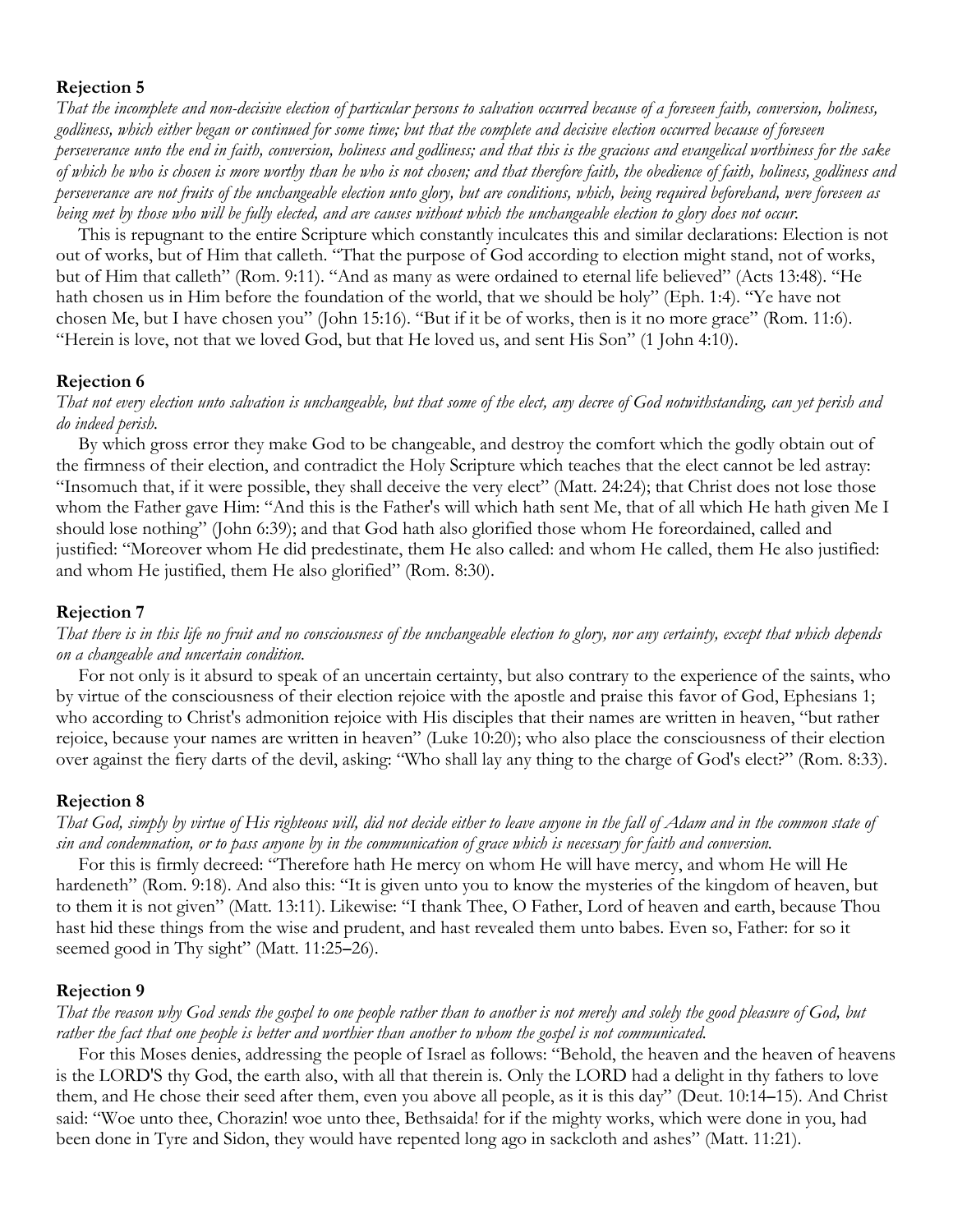## **SECOND HEAD OF DOCTRINE Of the Death of Christ and the Redemption of Men Thereby**

## **Article 1**

God is not only supremely merciful, but also supremely just. And His justice requires (as He hath revealed Himself in His Word), that our sins committed against His infinite majesty should be punished, not only with temporal, but with eternal punishment, both in body and soul; which we cannot escape unless satisfaction be made to the justice of God.

### **Article 2**

Since therefore we are unable to make that satisfaction in our own persons or to deliver ourselves from the wrath of God, He hath been pleased in His infinite mercy to give His only begotten Son, for our surety, who was made sin, and became a curse for us and in our stead, that He might make satisfaction to divine justice on our behalf.

## **Article 3**

The death of the Son of God is the only and most perfect sacrifice and satisfaction for sin, and is of infinite worth and value, abundantly sufficient to expiate the sins of the whole world.

### **Article 4**

This death derives its infinite value and dignity from these considerations because the person who submitted to it was not only really man and perfectly holy, but also the only begotten Son of God, of the same eternal and infinite essence with the Father and the Holy Spirit, which qualifications were necessary to constitute Him a Savior for us; and because it was attended with a sense of the wrath and curse of God due to us for sin.

### **Article 5**

Moreover, the promise of the gospel is, that whosoever believeth in Christ crucified, shall not perish, but have everlasting life. This promise, together with the command to repent and believe, ought to be declared and published to all nations, and to all persons promiscuously and without distinction, to whom God out of His good pleasure sends the gospel.

## **Article 6**

And whereas many who are called by the gospel do not repent nor believe in Christ, but perish in unbelief, this is not owing to any defect or insufficiency in the sacrifice offered by Christ upon the cross, but is wholly to be imputed to themselves.

## **Article 7**

But as many as truly believe, and are delivered and saved from sin and destruction through the death of Christ, are indebted for this benefit solely to the grace of God, given them in Christ from everlasting, and not to any merit of their own.

### **Article 8**

For this was the sovereign counsel, and most gracious will and purpose of God the Father, that the quickening and saving efficacy of the most precious death of His Son should extend to all the elect, for bestowing upon them alone the gift of justifying faith, thereby to bring them infallibly to salvation: that is, it was the will of God, that Christ by the blood of the cross, whereby He confirmed the new covenant, should effectually redeem out of every people, tribe, nation, and language, all those, and those only, who were from eternity chosen to salvation and given to Him by the Father; that He should confer upon them faith, which together with all the other saving gifts of the Holy Spirit, He purchased for them by His death; should purge them from all sin, both original and actual, whether committed before or after believing; and having faithfully preserved them even to the end, should at last bring them free from every spot and blemish to the enjoyment of glory in His own presence forever.

### **Article 9**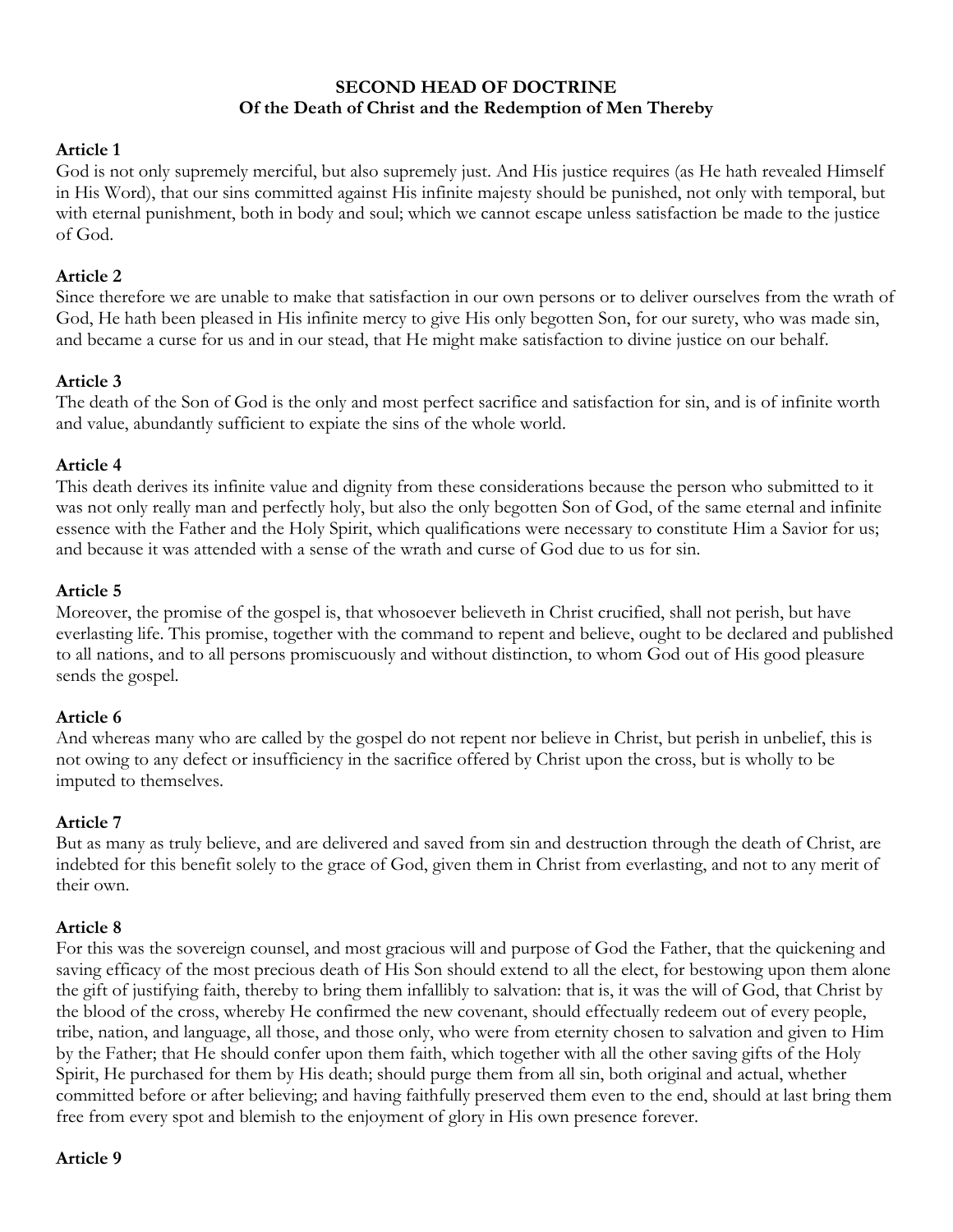This purpose proceeding from everlasting love towards the elect has from the beginning of the world to this day been powerfully accomplished, and will henceforward still continue to be accomplished, notwithstanding all the ineffectual opposition of the gates of hell, so that the elect in due time may be gathered together into one, and that there never may be wanting a church composed of believers, the foundation of which is laid in the blood of Christ, which may steadfastly love and faithfully serve Him as their Savior, who as a bridegroom for his bride, laid down His life for them upon the cross, and which may celebrate His praises here and through all eternity.

The true doctrine (concerning redemption) having been explained, the Synod **rejects** the errors of those who teach:

 $\overline{\phantom{a}}$  , where  $\overline{\phantom{a}}$ 

#### **Rejection 1**

*That God the Father has ordained His Son to the death of the cross without a certain and definite decree to save any, so that the necessity, profitableness and worth of what Christ merited by His death might have existed, and might remain in all its parts complete, perfect and intact, even if the merited redemption had never in fact been applied to any person.*

For this doctrine tends to the despising of the wisdom of the Father and of the merits of Jesus Christ, and is contrary to Scripture. For thus saith our Savior: "I lay down My life for the sheep, and I know them" (John 10:15, 27). And the prophet Isaiah saith concerning the Savior: "When thou shalt make His soul an offering for sin, He shall see His seed, He shall prolong his days, and the pleasure of the LORD shall prosper in his hand" (Is. 53:10). Finally, this contradicts the article of faith according to which we believe the catholic Christian church.

### **Rejection 2**

*That it was not the purpose of the death of Christ that He should confirm the new covenant of grace through His blood, but only that He should acquire for the Father the mere right to establish with man such a covenant as He might please, whether of grace or of works.*

For this is repugnant to Scripture which teaches that Christ has become the Surety and Mediator of a better, that is, the new covenant, and that a testament is of force where death has occurred. "By so much was Jesus made a surety of a better testament" (Heb. 7:22); "And for this cause He is the Mediator of the new testament, that by means of death, for the redemption of the transgressions that were under the first testament, they which are called might receive the promise of eternal inheritance"; "For a testament is of force after men are dead: otherwise it is of no strength at all while the testator liveth" (Heb. 9:15, 17).

## **Rejection 3**

*That Christ by His satisfaction merited neither salvation itself for anyone, nor faith, whereby this satisfaction of Christ unto salvation is effectually appropriated; but that He merited for the Father only the authority or the perfect will to deal again with man, and to prescribe new conditions as He might desire, obedience to which, however, depended on the free will of man, so that it therefore might have come to pass that either none or all should fulfill these conditions.*

For these adjudge too contemptuously of the death of Christ, do in no wise acknowledge the most important fruit or benefit thereby gained, and bring again out of hell the Pelagian error.

#### **Rejection 4**

*That the new covenant of grace, which God the Father, through the mediation of the death of Christ, made with man, does not herein consist that we by faith, inasmuch as it accepts the merits of Christ, are justified before God and saved, but in the fact that God having revoked the demand of perfect obedience of faith, regards faith itself and the obedience of faith, although imperfect, as the perfect obedience of the law, and does esteem it worthy of the reward of eternal life through grace.*

For these contradict the Scriptures: "Being justified freely by His grace through the redemption that is in Christ Jesus: whom God hath set forth to be a propitiation through faith in His blood" (Rom. 3:24–25). And these proclaim, as did the wicked Socinus, a new and strange justification of man before God against the consensus of the whole church.

#### **Rejection 5**

*That all men have been accepted unto the state of reconciliation and unto the grace of the covenant, so that no one is worthy of* condemnation on account of original sin, and that no one shall be condemned because of it, but that all are free from the guilt of original *sin.*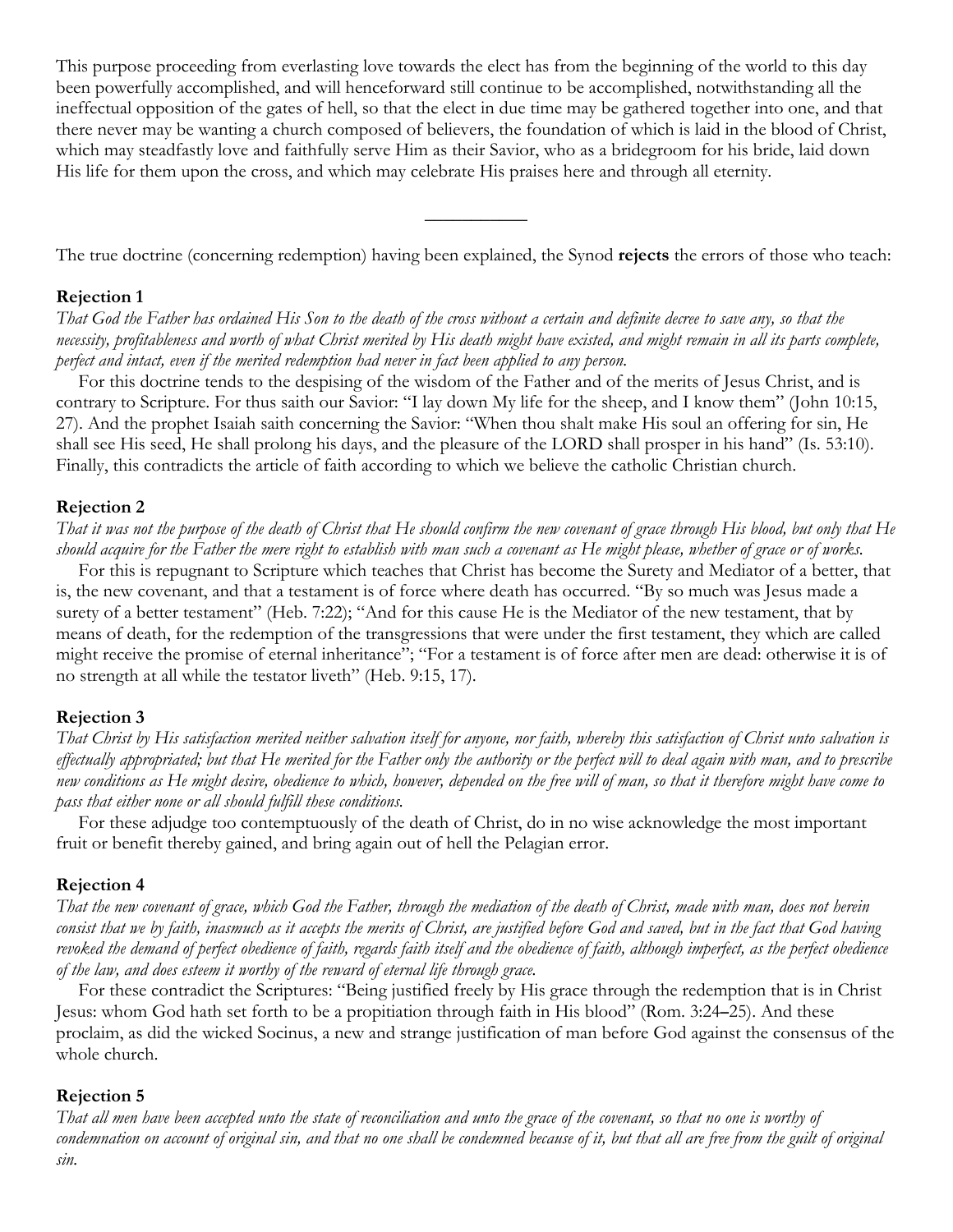For this opinion is repugnant to Scripture which teaches that we are by nature children of wrath (Eph. 2:3).

## **Rejection 6**

*The use of the difference between meriting and appropriating, to the end that they may instill into the minds of the imprudent and inexperienced this teaching that God, as far as He is concerned, has been minded of applying to all equally the benefits gained by the death of Christ; but that, while some obtain the pardon of sin and eternal life, and others do not, this difference depends on their own free*  will, which joins itself to the grace that is offered without exception, and that it is not dependent on the special gift of mercy, which *powerfully works in them, that they rather than others should appropriate unto themselves this grace.*

For these, while they feign that they present this distinction in a sound sense, seek to instill into the people the destructive poison of the Pelagian errors.

## **Rejection 7**

*That Christ neither could die, needed to die, nor did die for those whom God loved in the highest degree and elected to eternal life, and did not die for these, since these do not need the death of Christ.*

For they contradict the apostle, who declares: "the Son of God, who loved me, and gave Himself for me" (Gal. 2:20). Likewise: "Who shall lay any thing to the charge of God's elect? It is God that justifieth. Who is he that condemneth? It is Christ that died" (Rom. 8:33–34), namely, for them; and the Savior who says: "I lay down My life for the sheep" (John 10:15). And: "This is My commandment, That ye love one another, as I have loved you. Greater love hath no man than this, that a man lay down his life for his friends" (John 15:12–13).

# **THIRD AND FOURTH HEADS OF DOCTRINE Of the Corruption of Man, His Conversion to God, and the Manner Thereof**

## **Article 1**

Man was originally formed after the image of God. His understanding was adorned with a true and saving knowledge of his Creator and of spiritual things; his heart and will were upright; all his affections pure; and the whole man was holy; but revolting from God by the instigation of the devil, and abusing the freedom of his own will, he forfeited these excellent gifts; and on the contrary entailed on himself blindness of mind, horrible darkness, vanity and perverseness of judgment, became wicked, rebellious, and obdurate in heart and will, and impure in his affections.

# **Article 2**

Man after the fall begat children in his own likeness. A corrupt stock produced a corrupt offspring. Hence all the posterity of Adam, Christ only excepted, have derived corruption from their original parent, not by imitation, as the Pelagians of old asserted, but by the propagation of a vicious nature.

# **Article 3**

Therefore all men are conceived in sin, and by nature children of wrath, incapable of saving good, prone to evil, dead in sin, and in bondage thereto, and without the regenerating grace of the Holy Spirit, they are neither able nor willing to return to God, to reform the depravity of their nature, or to dispose themselves to reformation.

# **Article 4**

There remain, however, in man since the fall, the glimmerings of natural light, whereby he retains some knowledge of God, of natural things, and of the differences between good and evil, and discovers some regard for virtue, good order in society, and for maintaining an orderly external deportment. But so far is this light of nature from being sufficient to bring him to a saving knowledge of God and to true conversion, that he is incapable of using it aright even in things natural and civil. Nay, further, this light, such as it is, man in various ways renders wholly polluted and holds it in unrighteousness, by doing which he becomes inexcusable before God.

# **Article 5**

In the same light are we to consider the law of the decalogue, delivered by God to His peculiar people the Jews by the hands of Moses. For though it discovers the greatness of sin, and more and more convinces man thereof, yet as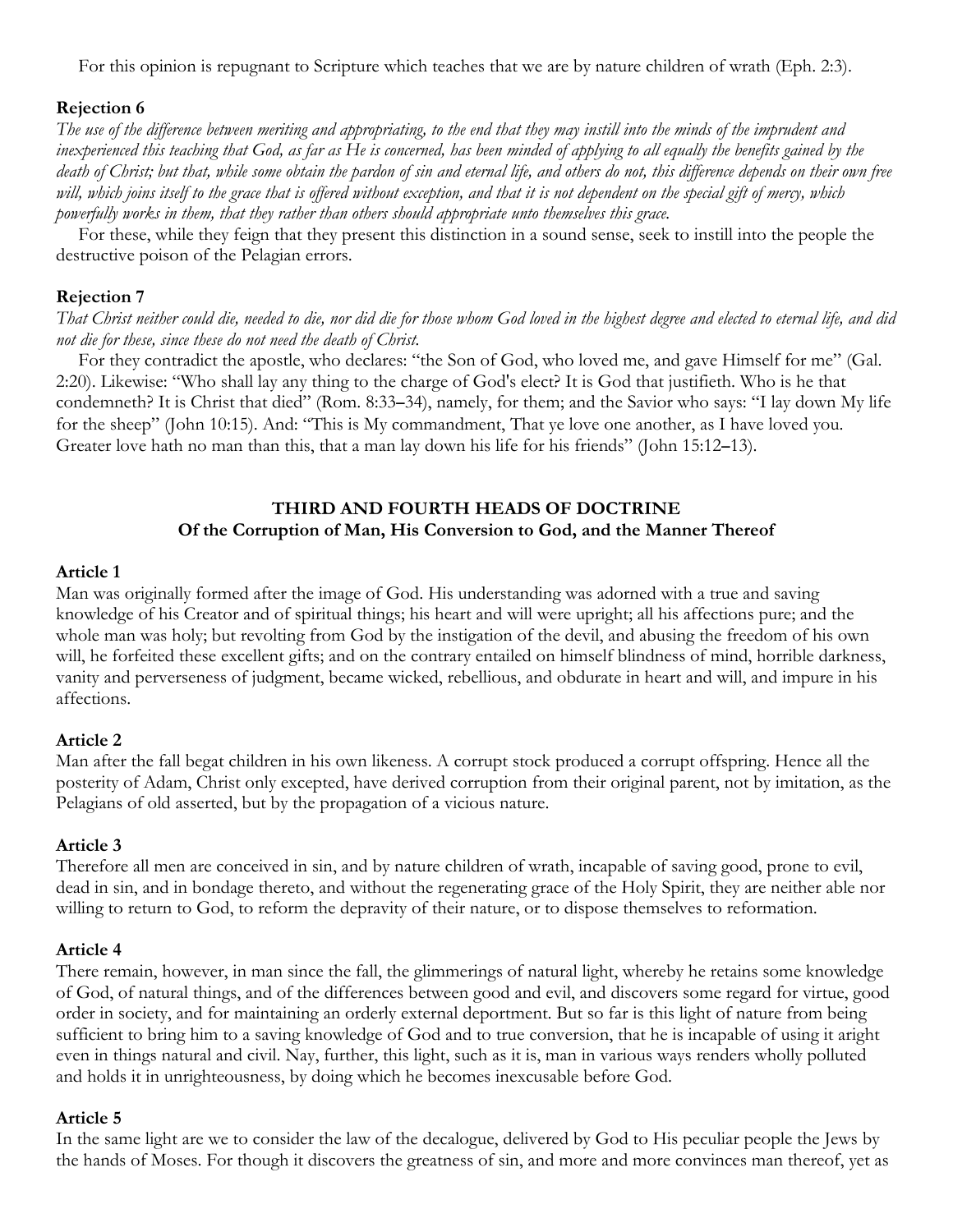it neither points out a remedy nor imparts strength to extricate him from misery, and thus being weak through the flesh leaves the transgressor under the curse, man cannot by this law obtain saving grace.

## **Article 6**

What therefore neither the light of nature, nor the law could do, that God performs by the operation of the Holy Spirit through the Word or ministry of reconciliation, which is the glad tidings concerning the Messiah, by means whereof it hath pleased God to save such as believe, as well under the Old, as under the New Testament.

## **Article 7**

This mystery of His will God discovered to but a small number under the Old Testament; under the New (the distinction between various peoples having been removed), He reveals Himself to many without any distinction of people. The cause of this dispensation is not to be ascribed to the superior worth of one nation above another, nor to their making a better use of the light of nature, but results wholly from the sovereign good pleasure and unmerited love of God. Hence they, to whom so great and so gracious a blessing is communicated above their desert, or rather notwithstanding their demerits, are bound to acknowledge it with humble and grateful hearts, and with the apostle to adore, not curiously to pry into the severity and justice of God's judgments displayed to others, to whom this grace is not given.

## **Article 8**

As many as are called by the gospel are unfeignedly called. For God hath most earnestly and truly declared in His Word what will be acceptable to Him; namely, that all who are called, should comply with the invitation. He, moreover, seriously promises eternal life and rest to as many as shall come to Him and believe on Him.

## **Article 9**

It is not the fault of the gospel nor of Christ, offered therein, nor of God, who calls men by the gospel and confers upon them various gifts, that those who are called by the ministry of the Word refuse to come and be converted. The fault lies in themselves, some of whom when called, regardless of their danger, reject the word of life; others, though they receive it, suffer it not to make a lasting impression on their heart; therefore, their joy, arising only from a temporary faith, soon vanishes and they fall away; while others choke the seed of the Word by perplexing cares and the pleasures of this world, and produce no fruit. This our Savior teaches in the parable of the sower (Matt. 13).

# **Article 10**

But that others who are called by the gospel obey the call and are converted is not to be ascribed to the proper exercise of free will, whereby one distinguishes himself above others, equally furnished with grace sufficient for faith and conversions as the proud heresy of Pelagius maintains; but it must be wholly ascribed to God, who as He has chosen His own from eternity in Christ, so He confers upon them faith and repentance, rescues them from the power of darkness, and translates them into the kingdom of His own Son, that they may show forth the praises of Him who hath called them out of darkness into His marvelous light; and may glory not in themselves, but in the Lord according to the testimony of the apostles in various places.

## **Article 11**

But when God accomplishes His good pleasure in the elect or works in them true conversion, He not only causes the gospel to be externally preached to them and powerfully illuminates their mind by His Holy Spirit, that they may rightly understand and discern the things of the Spirit of God; but by the efficacy of the same regenerating Spirit, pervades the inmost recesses of the man; He opens the closed, and softens the hardened heart, and circumcises that which was uncircumcised, infuses new qualities into the will, which though heretofore dead, He quickens; from being evil, disobedient, and refractory, He renders it good, obedient, and pliable; actuates and strengthens it, that like a good tree, it may bring forth the fruits of good actions.

## **Article 12**

And this is the regeneration so highly celebrated in Scripture and denominated a new creation: a resurrection from the dead, a making alive, which God works in us without our aid. But this is in no wise effected merely by the external preaching of the gospel, by moral suasion, or such a mode of operation, that after God has performed His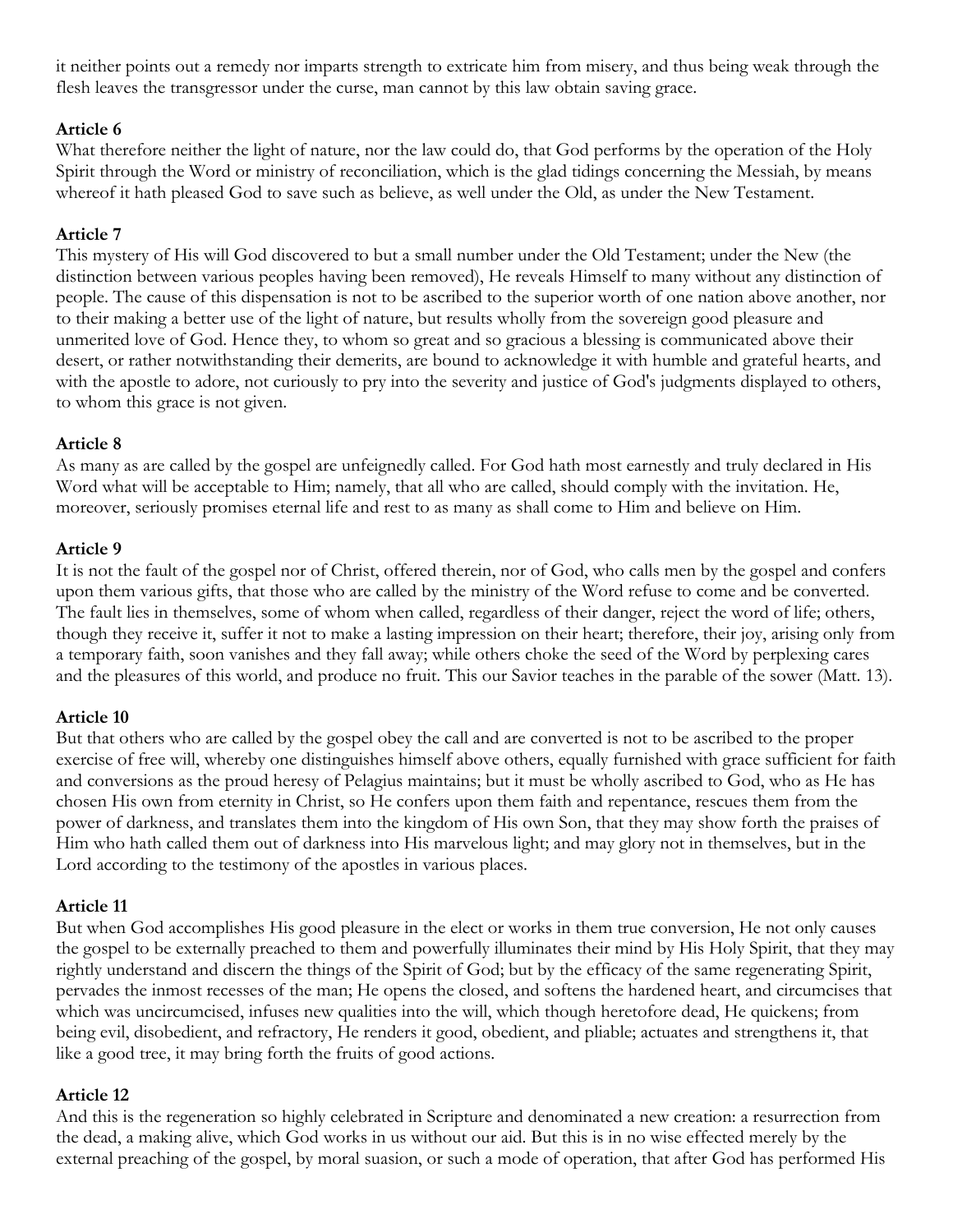part, it still remains in the power of man to be regenerated or not, to be converted or to continue unconverted; but it is evidently a supernatural work, most powerful, and at the same time most delightful, astonishing, mysterious, and ineffable; not inferior in efficacy to creation or the resurrection from the dead, as the Scripture inspired by the author of this work declares; so that all in whose heart God works in this marvelous manner are certainly, infallibly, and effectually regenerated, and do actually believe. Whereupon the will thus renewed is not only actuated and influenced by God, but in consequence of this influence, becomes itself active. Wherefore also, man is himself rightly said to believe and repent, by virtue of that grace received.

## **Article 13**

The manner of this operation cannot be fully comprehended by believers in this life. Notwithstanding which, they rest satisfied with knowing and experiencing that by this grace of God they are enabled to believe with the heart, and love their Savior.

## **Article 14**

Faith is therefore to be considered as the gift of God, not on account of its being offered by God to man, to be accepted or rejected at his pleasure; but because it is in reality conferred, breathed, and infused into him; or even because God bestows the power or ability to believe, and then expects that man should by the exercise of his own free will, consent to the terms of salvation and actually believe in Christ; but because He who works in man both to will and to do, and indeed all things in all, produces both the will to believe and the act of believing also.

# **Article 15**

God is under no obligation to confer this grace upon any; for how can He be indebted to man, who had no previous gifts to bestow, as a foundation for such recompense? Nay, who has nothing of his own but sin and falsehood? He therefore who becomes the subject of this grace, owes eternal gratitude to God, and gives Him thanks forever. Whoever is not made partaker thereof, is either altogether regardless of these spiritual gifts and satisfied with his own condition, or is in no apprehension of danger and vainly boasts the possession of that which he has not. With respect to those who make an external profession of faith and live regular lives, we are bound, after the example of the apostle, to judge and speak of them in the most favorable manner. For the secret recesses of the heart are unknown to us. And as to others, who have not yet been called, it is our duty to pray for them to God, who calls the things that are not, as if they were. But we are in no wise to conduct ourselves towards them with haughtiness, as if we had made ourselves to differ.

## **Article 16**

But as man by the fall did not cease to be a creature endowed with understanding and will, nor did sin which pervaded the whole race of mankind deprive him of the human nature, but brought upon him depravity and spiritual death; so also this grace of regeneration does not treat men as senseless stocks and blocks, nor takes away their will and its properties, neither does violence thereto; but spiritually quickens, heals, corrects, and at the same time sweetly and powerfully bends it; that where carnal rebellion and resistance formerly prevailed, a ready and sincere spiritual obedience begins to reign, in which the true and spiritual restoration and freedom of our will consist. Wherefore unless the admirable Author of every good work wrought in us, man could have no hope of recovering from his fall by his own free will, by the abuse of which, in a state of innocence, he plunged himself into ruin.

## **Article 17**

As the almighty operation of God, whereby He prolongs and supports this our natural life, does not exclude, but requires the use of means, by which God of His infinite mercy and goodness hath chosen to exert His influence, so also the beforementioned supernatural operation of God, by which we are regenerated, in no wise excludes or subverts the use of the gospel, which the most wise God has ordained to be the seed of regeneration and food of the soul. Wherefore, as the apostles, and teachers who succeeded them, piously instructed the people concerning this grace of God, to His glory, and the abasement of all pride, and in the meantime, however, neglected not to keep them by the sacred precepts of the gospel in the exercise of the Word, sacraments and discipline; so even to this day, be it far from either instructors or instructed to presume to tempt God in the church by separating what He of His good pleasure hath most intimately joined together. For grace is conferred by means of admonitions; and the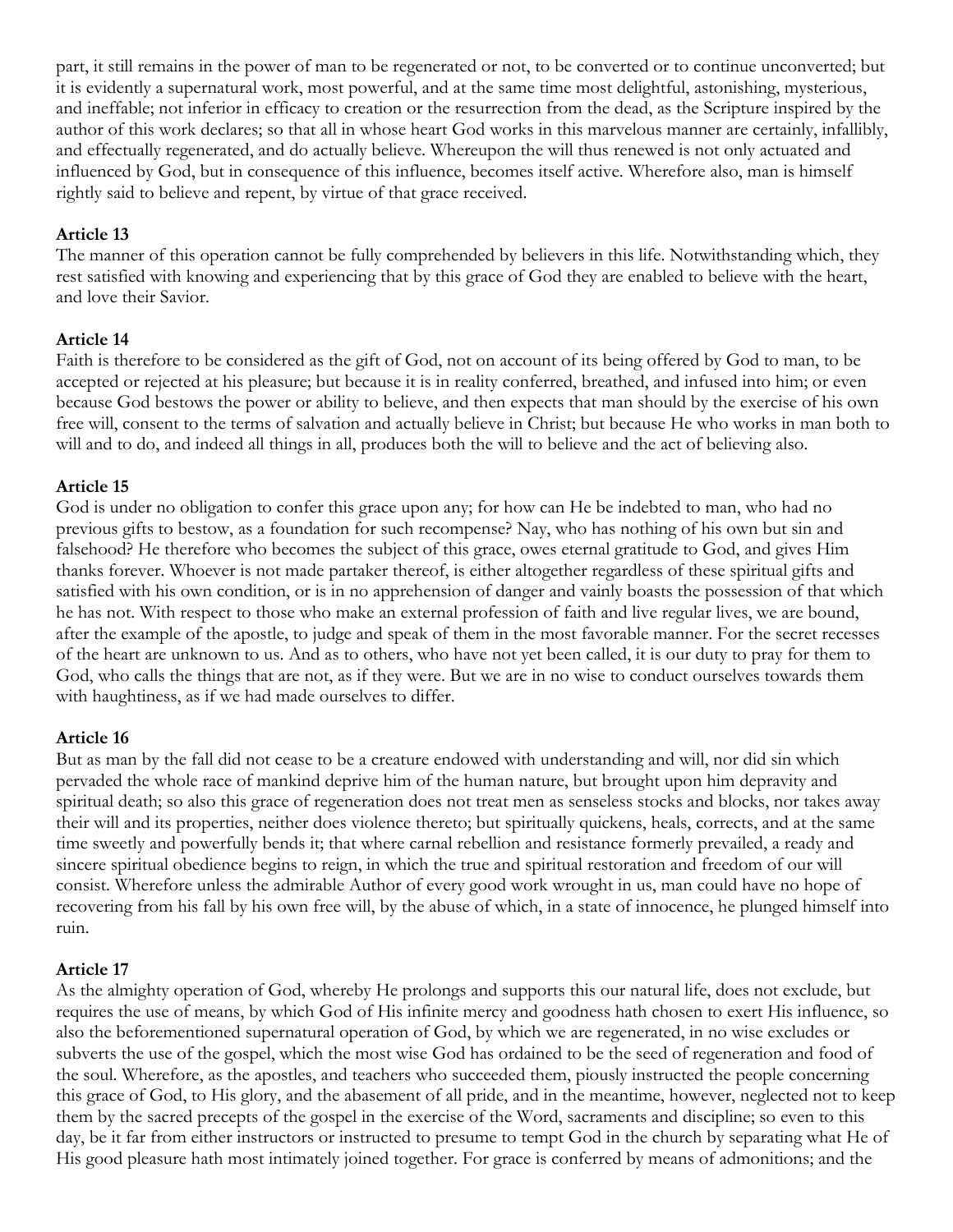more readily we perform our duty, the more eminent usually is this blessing of God working in us, and the more directly is His work advanced; to whom alone all the glory both of means, and of their saving fruit and efficacy is forever due. Amen.

The true doctrine (concerning corruption and conversion) having been explained, the Synod **rejects** the errors of those who teach:

 $\overline{\phantom{a}}$  , where  $\overline{\phantom{a}}$ 

### **Rejection 1**

*That it cannot properly be said that original sin in itself suffices to condemn the whole human race or to deserve temporal and eternal punishment.*

For these contradict the apostle, who declares: "Wherefore, as by one man sin entered into the world, and death by sin; and so death passed upon all men, for that all have sinned" (Rom. 5:12). And: "The judgment was by one to condemnation" (Rom. 5:16). And: "The wages of sin is death" (Rom. 6:23).

### **Rejection 2**

*That the spiritual gifts or the good qualities and virtues, such as goodness, holiness, righteousness, could not belong to the will of man when he was first created, and that these, therefore, could not have been separated therefrom in the fall.*

For such is contrary to the description of the image of God which the apostle gives in Ephesians 4:24, where he declares that it consists in righteousness and holiness, which undoubtedly belong to the will.

### **Rejection 3**

*That in spiritual death the spiritual gifts are not separate from the will of man, since the will in itself has never been corrupted, but only hindered through the darkness of the understanding and the irregularity of the affections; and that, these hindrances having been removed, the will can then bring into operation its native powers, that is, that the will of itself is able to will and to choose, or not to will and not to choose, all manner of good which may be presented to it.*

This is an innovation and an error, and tends to elevate the powers of the free will, contrary to the declaration of the prophet: "The heart is deceitful above all things, and desperately wicked" (Jer. 17:9); and of the apostle: "Among whom (sons of disobedience) also we all had our conversation in times past in the lusts of our flesh, fulfilling the desires of the flesh and of the mind" (Eph. 2:3).

### **Rejection 4**

*That the unregenerate man is not really nor utterly dead in sin, nor destitute of all powers unto spiritual good, but that he can yet hunger and thirst after righteousness and life, and offer the sacrifice of a contrite and broken spirit, which is pleasing to God.*

For these are contrary to the express testimony of Scripture. "Who were dead in trespasses and sins"; "Even when we were dead in sins" (Eph. 2:1, 5); and: "every imagination of the thoughts of his heart was only evil continually" (Gen. 6:5); "for the imagination of man's heart is evil from his youth" (Gen. 8:21).

Moreover, to hunger and thirst after deliverance from misery, and after life, and to offer unto God the sacrifice of a broken spirit, is peculiar to the regenerate and those that are called blessed. "Create in me a clean heart, O God; and renew a right spirit within me"; "Then shalt Thou be pleased with the sacrifices of righteousness, with burnt offering and whole burnt offering: then shall they offer bullocks upon Thine altar" (Ps. 51:10, 19); "Blessed are they which do hunger and thirst after righteousness: for they shall be filled" (Matt. 5:6).

## **Rejection 5**

That the corrupt and natural man can so well use the common grace (by which they understand the light of nature), or the gifts still left *him after the fall, that he can gradually gain by their good use a greater, namely, the evangelical or saving grace and salvation itself. And that in this way God on His part shows Himself ready to reveal Christ unto all men, since He applies to all sufficiently and efficiently the means necessary to conversion.*

For the experience of all ages and the Scriptures do both testify that this is untrue. "He sheweth His word unto Jacob, His statutes and His judgments unto Israel. He hath not dealt so with any nation: and as for His judgments, they have not known them" (Ps. 147:19, 20). "Who in times past suffered all nations to walk in their own ways" (Acts 14:16). And: "Now when they (Paul and his companions) had gone throughout Phrygia and the region of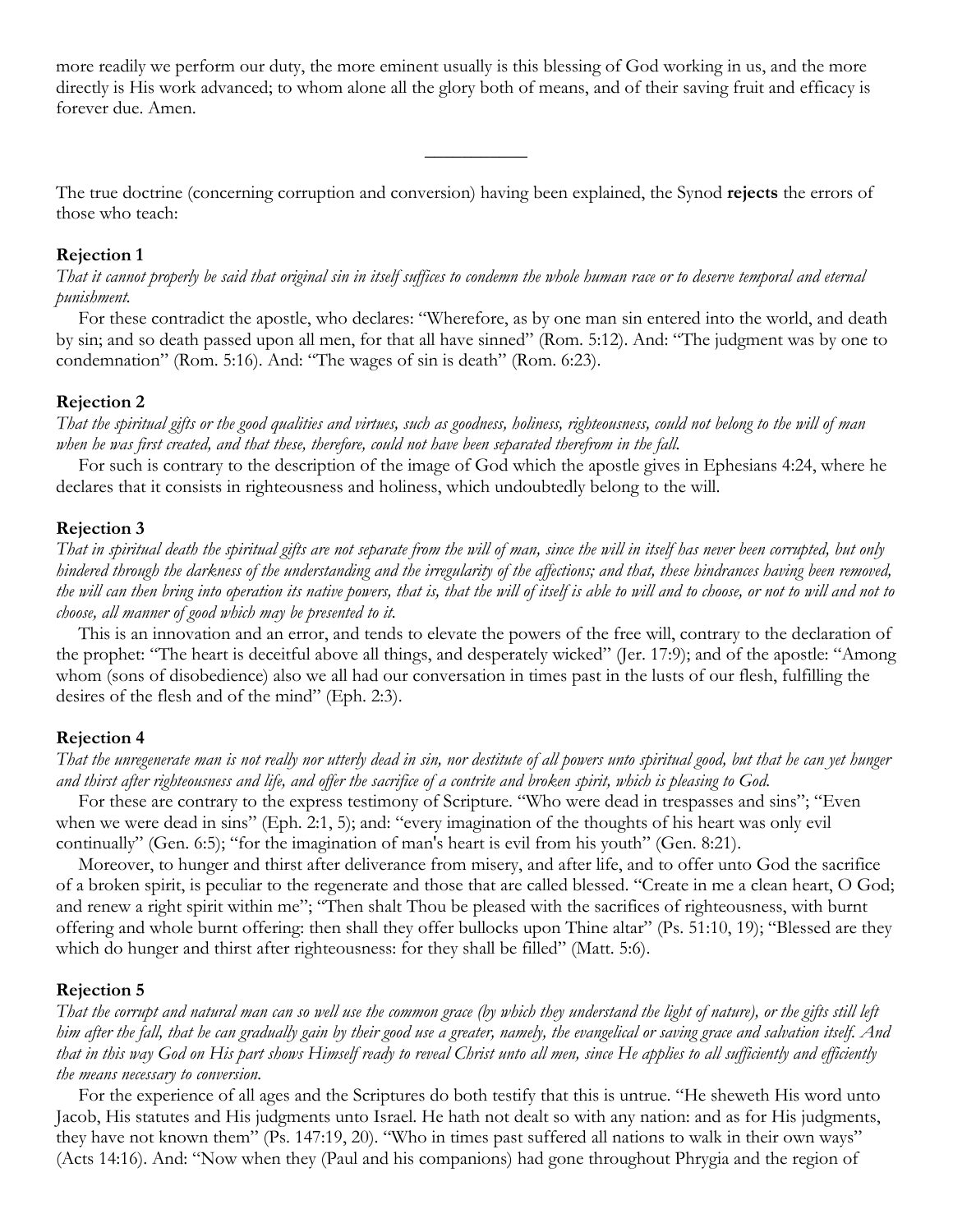Galatia, and were forbidden of the Holy Ghost to preach the word in Asia, after they were come to Mysia, they assayed to go into Bithynia: but the Spirit suffered them not" (Acts 16:6, 7).

### **Rejection 6**

*That in the true conversion of man no new qualities, powers or gifts can be infused by God into the will, and that therefore faith through which we are first converted, and because of which we are called believers, is not a quality or gift infused by God, but only an act of man, and that it cannot be said to be a gift, except in respect of the power to attain to this faith.*

For thereby they contradict the Holy Scriptures which declare that God infuses new qualities of faith, of obedience, and of the consciousness of His love into our hearts: "I will put My law in their inward parts, and write it in their hearts" (Jer. 31:33). And: "I will pour water upon him that is thirsty, and floods upon the dry ground: I will pour My Spirit upon thy seed" (Is. 44:3). And: "the love of God is shed abroad in our hearts by the Holy Ghost which is given unto us" (Rom. 5:5). This is also repugnant to the continuous practice of the Church, which prays by the mouth of the prophet thus: "turn Thou me, and I shall be turned" (Jer. 31:18).

#### **Rejection 7**

*That the grace whereby we are converted to God is only a gentle advising, or (as others explain it), that this is the noblest manner of working in the conversion of man, and that this manner of working, which consists in advising, is most in harmony with man's nature; and that there is no reason why this advising grace alone should not be sufficient to make the natural man spiritual, indeed, that God does not produce the consent of the will except through this manner of advising; and that the power of the divine working, whereby it surpasses the working of Satan, consists in this, that God promises eternal, while Satan promises only temporal goods*.

But this is altogether Pelagian and contrary to the whole Scripture which, besides this, teaches yet another and far more powerful and divine manner of the Holy Spirit's working in the conversion of man, as in Ezekiel: "A new heart also will I give you, and a new spirit will I put within you: and I will take away the stony heart out of your flesh, and I will give you an heart of flesh" (Ezek. 36:26).

#### **Rejection 8**

*That God in the regeneration of man does not use such powers of His omnipotence as potently and infallibly bend man's will to faith and conversion; but that all the works of grace having been accomplished, which God employs to convert man, man may yet so resist God and the Holy Spirit when God intends man's regeneration and wills to regenerate him, and indeed that man often does so resist that he prevents entirely his regeneration, and that it therefore remains in man's power to be regenerated or not.*

For this is nothing less than the denial of all the efficiency of God's grace in our conversion, and the subjecting of the working of the Almighty God to the will of man, which is contrary to the apostles, who teach: "who believe, according to the working of His mighty power" (Eph. 1:19). And: "That our God would...fulfil all the good pleasure of His goodness, and the work of faith with power" (2 Thess. 1:11). And: "According as His divine power hath given unto us all things that pertain unto life and godliness" (2 Pet. 1:3).

### **Rejection 9**

*That grace and free will are partial causes, which together work the beginning of conversion, and that grace, in order of working, does not precede the working of the will; that is, that God does not efficiently help the will of man unto conversion until the will of man moves and determines to do this.*

For the ancient Church has long ago condemned this doctrine of the Pelagians according to the words of the apostle: "So then it is not of him that willeth, nor of him that runneth, but of God that sheweth mercy" (Rom. 9:16). Likewise: "For who maketh thee to differ from another? and what hast thou that thou didst not receive?" (1 Cor. 4:7). And: "For it is God which worketh in you both to will and to do of His good pleasure" (Phil. 2:13).

### **FIFTH HEAD OF DOCTRINE Of the Perseverance of the Saints**

### **Article 1**

Whom God calls, according to His purpose, to the communion of His Son, our Lord Jesus Christ, and regenerates by the Holy Spirit, He delivers also from the dominion and slavery of sin in this life; though not altogether from the body of sin and from the infirmities of the flesh, so long as they continue in this world.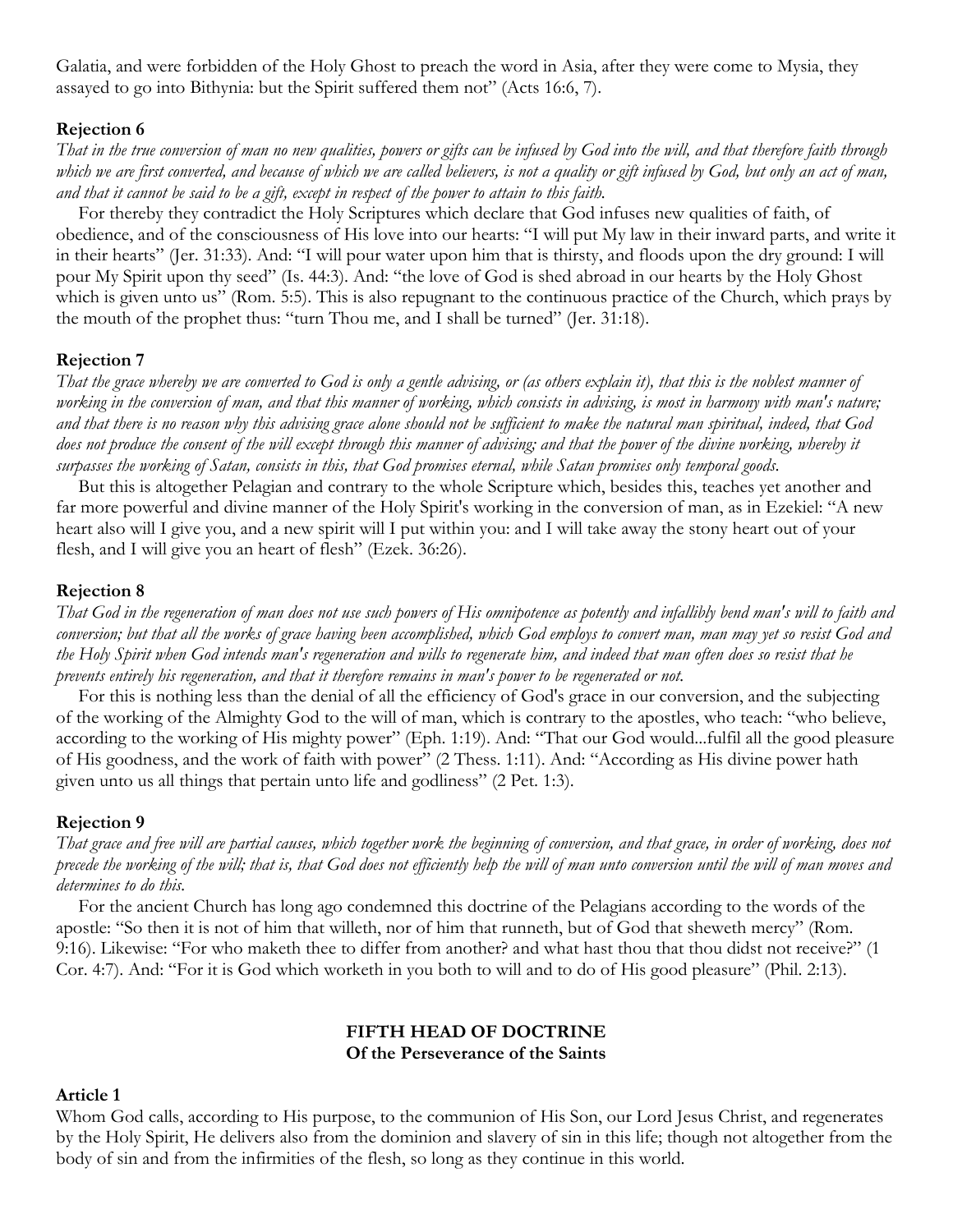## **Article 2**

Hence spring daily sins of infirmity, and hence spots adhere to the best works of the saints, which furnish them with constant matter for humiliation before God, and flying for refuge to Christ crucified; for mortifying the flesh more and more by the spirit of prayer, and by holy exercises of piety; and for pressing forward to the goal of perfection, till being at length delivered from this body of death, they are brought to reign with the Lamb of God in heaven.

## **Article 3**

By reason of these remains of indwelling sin, and the temptations of sin and of the world, those who are converted could not persevere in a state of grace if left to their own strength. But God is faithful, who having conferred grace, mercifully confirms and powerfully preserves them therein, even to the end.

## **Article 4**

Although the weakness of the flesh cannot prevail against the power of God, who confirms and preserves true believers in a state of grace, yet converts are not always so influenced and actuated by the Spirit of God, as not in some particular instances sinfully to deviate from the guidance of divine grace, so as to be seduced by, and comply with the lusts of the flesh; they must, therefore, be constant in watching and prayer that they be not led into temptation. When these are neglected, they are not only liable to be drawn into great and heinous sins by Satan, the world and the flesh, but sometimes by the righteous permission of God actually fall into these evils. This the lamentable fall of David, Peter, and other saints described in Holy Scripture demonstrates.

## **Article 5**

By such enormous sins, however, they very highly offend God, incur a deadly guilt, grieve the Holy Spirit, interrupt the exercise of faith, very grievously wound their consciences, and sometimes lose the sense of God's favor for a time, until on their returning into the right way of serious repentance, the light of God's fatherly countenance again shines upon them.

## **Article 6**

But God, who is rich in mercy, according to His unchangeable purpose of election, does not wholly withdraw the Holy Spirit from His own people, even in their melancholy falls; nor suffers them to proceed so far as to lose the grace of adoption, and forfeit the state of justification, or to commit the sin unto death; nor does He permit them to be totally deserted, and to plunge themselves into everlasting destruction.

## **Article 7**

For in the first place, in these falls He preserves in them the incorruptible seed of regeneration from perishing or being totally lost; and again, by His Word and Spirit, certainly and effectually renews them to repentance, to a sincere and godly sorrow for their sins, that they may seek and obtain remission in the blood of the Mediator, may again experience the favor of a reconciled God, through faith adore His mercies, and henceforward more diligently work out their own salvation with fear and trembling.

## **Article 8**

Thus, it is not in consequence of their own merits or strength, but of God's free mercy, that they do not totally fall from faith and grace, nor continue and perish finally in their backslidings; which, with respect to themselves, is not only possible, but would undoubtedly happen; but with respect to God, it is utterly impossible, since His counsel cannot be changed nor His promise fail, neither can the call according to His purpose be revoked, nor the merit, intercession and preservation of Christ be rendered ineffectual, nor the sealing of the Holy Spirit be frustrated or obliterated.

## **Article 9**

Of this preservation of the elect to salvation and of their perseverance in the faith, true believers for themselves may and do obtain assurance according to the measure of their faith, whereby they arrive at the certain persuasion that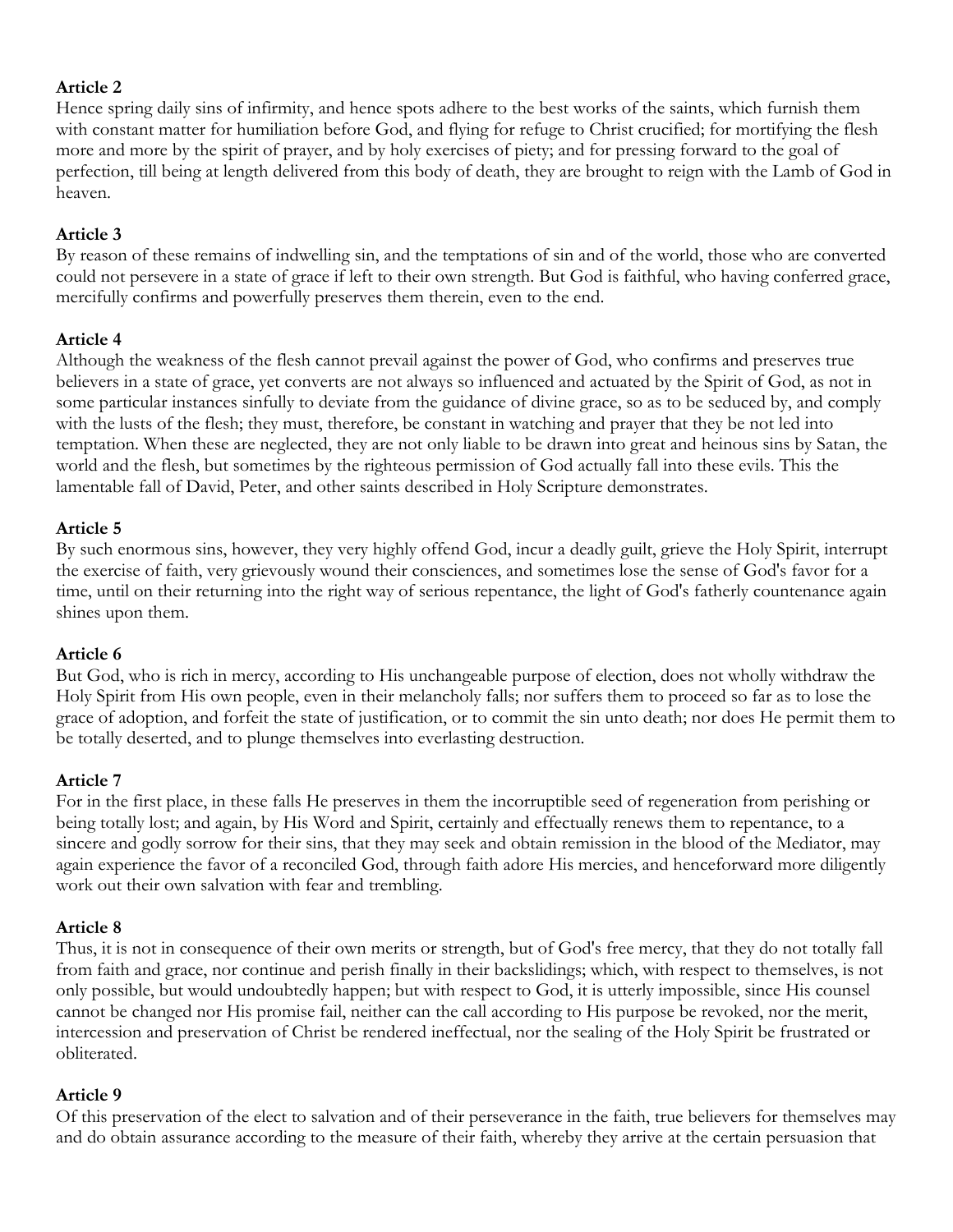they ever will continue true and living members of the church; and that they experience forgiveness of sins, and will at last inherit eternal life.

# **\*Article 10**

This assurance, however, is not produced by any peculiar revelation contrary to, or independent of the Word of God; but springs from faith in God's promises, which He has most abundantly revealed in His Word for our comfort; from the testimony of the Holy Spirit witnessing with our spirit that we are children and heirs of God (Rom. 8:16); and lastly, from a serious and holy desire to preserve a good conscience and to perform good works. And if the elect of God were deprived of this solid comfort that they shall finally obtain the victory and of this infallible pledge or earnest of eternal glory, they would be of all men the most miserable.

# **Article 11**

The Scripture moreover testifies that believers in this life have to struggle with various carnal doubts and that under grievous temptations they are not always sensible of this full assurance of faith and certainty of persevering. But God, who is the Father of all consolation, does not suffer them to be tempted above that they are able, but will with the temptation also make a way to escape that they may be able to bear it (1 Cor. 10:13), and by the Holy Spirit again inspires them with the comfortable assurance of persevering.

# **Article 12**

This certainty of perseverance, however, is so far from exciting in believers a spirit of pride or of rendering them carnally secure, that on the contrary, it is the real source of humility, filial reverence, true piety, patience in every tribulation, fervent prayers, constancy in suffering, and in confessing the truth, and of solid rejoicing in God; so that the consideration of this benefit should serve as an incentive to the serious and constant practice of gratitude and good works, as appears from the testimonies of Scripture and the examples of the saints.

# **Article 13**

Neither does renewed confidence of persevering produce licentiousness or a disregard to piety in those who are recovering from backsliding; but it renders them much more careful and solicitous to continue in the ways of the Lord, which He hath ordained, that they who walk therein may maintain an assurance of persevering, lest by abusing His fatherly kindness, God should turn away His gracious countenance from them, to behold which is to the godly dearer than life, the withdrawing whereof is more bitter than death, and they in consequence hereof should fall into more grievous torments of conscience.

# **Article 14**

And as it hath pleased God, by the preaching of the gospel, to begin this work of grace in us, so He preserves, continues, and perfects it by the hearing and reading of His Word, by meditation thereon, and by the exhortations, threatenings, and promises thereof, as well as by the use of the sacraments.

# **Article 15**

The carnal mind is unable to comprehend this doctrine of the perseverance of the saints and the certainty thereof, which God hath most abundantly revealed in His Word, for the glory of His Name, and the consolation of pious souls, and which He impresses upon the hearts of the faithful. Satan abhors it; the world ridicules it; the ignorant and hypocrite abuse, and heretics oppose it; but the spouse of Christ hath always most tenderly loved and constantly defended it as an inestimable treasure; and God, against whom neither counsel nor strength can prevail, will dispose her to continue this conduct to the end. Now, to this one God, Father, Son, and Holy Spirit, be honor and glory forever. Amen.

 $\overline{\phantom{a}}$  , where  $\overline{\phantom{a}}$ 

The true doctrine (concerning perseverance) having been explained, the Synod **rejects** the errors of those who teach: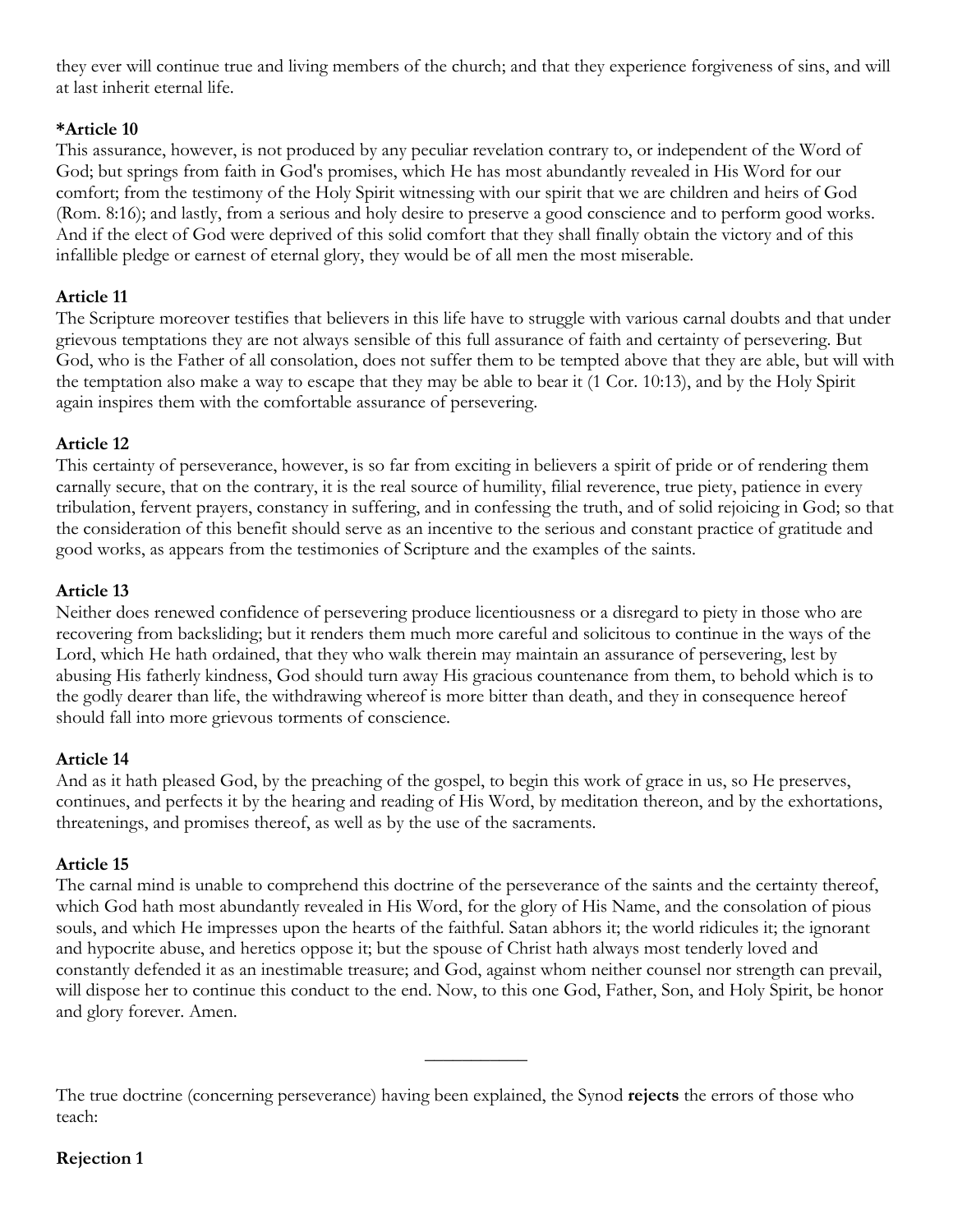*That the perseverance of the true believers is not a fruit of election or a gift of God gained by the death of Christ, but a condition of the new covenant, which (as they declare) man before his decisive election and justification must fulfill through his free will.*

For the Holy Scripture testifies that this follows out of election, and is given the elect in virtue of the death, the resurrection and intercession of Christ: "but the election hath obtained it, and the rest were blinded" (Rom. 11:7). Likewise: "He that spared not His own Son, but delivered Him up for us all, how shall He not with Him also freely give us all things? Who shall lay any thing to the charge of God's elect? It is God that justifieth. Who is he that condemneth? It is Christ that died, yea rather, that is risen again, who is even at the right hand of God, who also maketh intercession for us. Who shall separate us from the love of Christ?" (Rom. 8:32–35).

### **Rejection 2**

*That God does indeed provide the believer with sufficient powers to persevere and is ever ready to preserve these in him, if he will do his duty; but that though all things which are necessary to persevere in faith and which God will use to preserve faith are made use of, it even then ever depends on the pleasure of the will whether it will persevere or not.*

For this idea contains an outspoken Pelagianism, and while it would make men free, it makes them robbers of God's honor, contrary to the prevailing agreement of the evangelical doctrine, which takes from man all cause of boasting and ascribes all the praise for this favor to the grace of God alone; and contrary to the apostle, who declares that it is God "Who shall also confirm you unto the end, that ye may be blameless in the day of our Lord Jesus Christ" (1 Cor. 1:8).

#### **Rejection 3**

*That the true believers and regenerate not only can fall from justifying faith and likewise from grace and salvation wholly and to the end, but indeed often do fall from this and are lost forever.*

For this conception makes powerless the grace, justification, regeneration, and continued keeping by Christ, contrary to the expressed words of the apostle Paul: "That, while we were yet sinners, Christ died for us. Much more then, being now justified by His blood, we shall be saved from wrath through Him" (Rom. 5:8, 9). And contrary to the apostle John: "Whosoever is born of God doth not commit sin; for His seed remaineth in him: and he cannot sin, because he is born of God" (1 John 3:9). And also contrary to the words of Jesus Christ: "I give unto them eternal life; and they shall never perish, neither shall any man pluck them out of My hand. My Father, which gave them Me, is greater than all; and no man is able to pluck them out of My Father's hand" (John 10:28, 29).

#### **Rejection 4**

### *That true believers and regenerate can sin the sin unto death or against the Holy Spirit.*

Since the same apostle John, after having spoken in the fifth chapter of his first epistle, verses 16 and 17, of those who sin unto death and having forbidden to pray for them, immediately adds to this in verse 18: "We know that whosoever is born of God sinneth not (meaning a sin of that character); but he that is begotten of God keepeth himself, and that wicked one toucheth him not" (1 John 5:18).

#### **Rejection 5**

### *That without a special revelation we can have no certainty of future perseverance in this life.*

For by this doctrine the sure comfort of the true believers is taken away in this life and the doubts of the papist are again introduced into the church, while the Holy Scriptures constantly deduce this assurance, not from a special and extraordinary revelation, but from the marks proper to the children of God and from the constant promises of God. So especially the apostle Paul: "Nor any other creature, shall be able to separate us from the love of God, which is in Christ Jesus our Lord" (Rom. 8:39). And John declares: "And he that keepeth His commandments dwelleth in Him, and He in him. And hereby we know that He abideth in us, by the Spirit which He hath given us" (1 John 3:24).

#### **Rejection 6**

*That the doctrine of the certainty of perseverance and of salvation from its own character and nature is a cause of indolence and is injurious to godliness, good morals, prayers and other holy exercises, but that on the contrary it is praiseworthy to doubt.*

For these show that they do not know the power of divine grace and the working of the indwelling Holy Spirit. And they contradict the apostle John, who teaches the opposite with express words in his first epistle: "Beloved, now are we the sons of God, and it doth not yet appear what we shall be: but we know that, when He shall appear,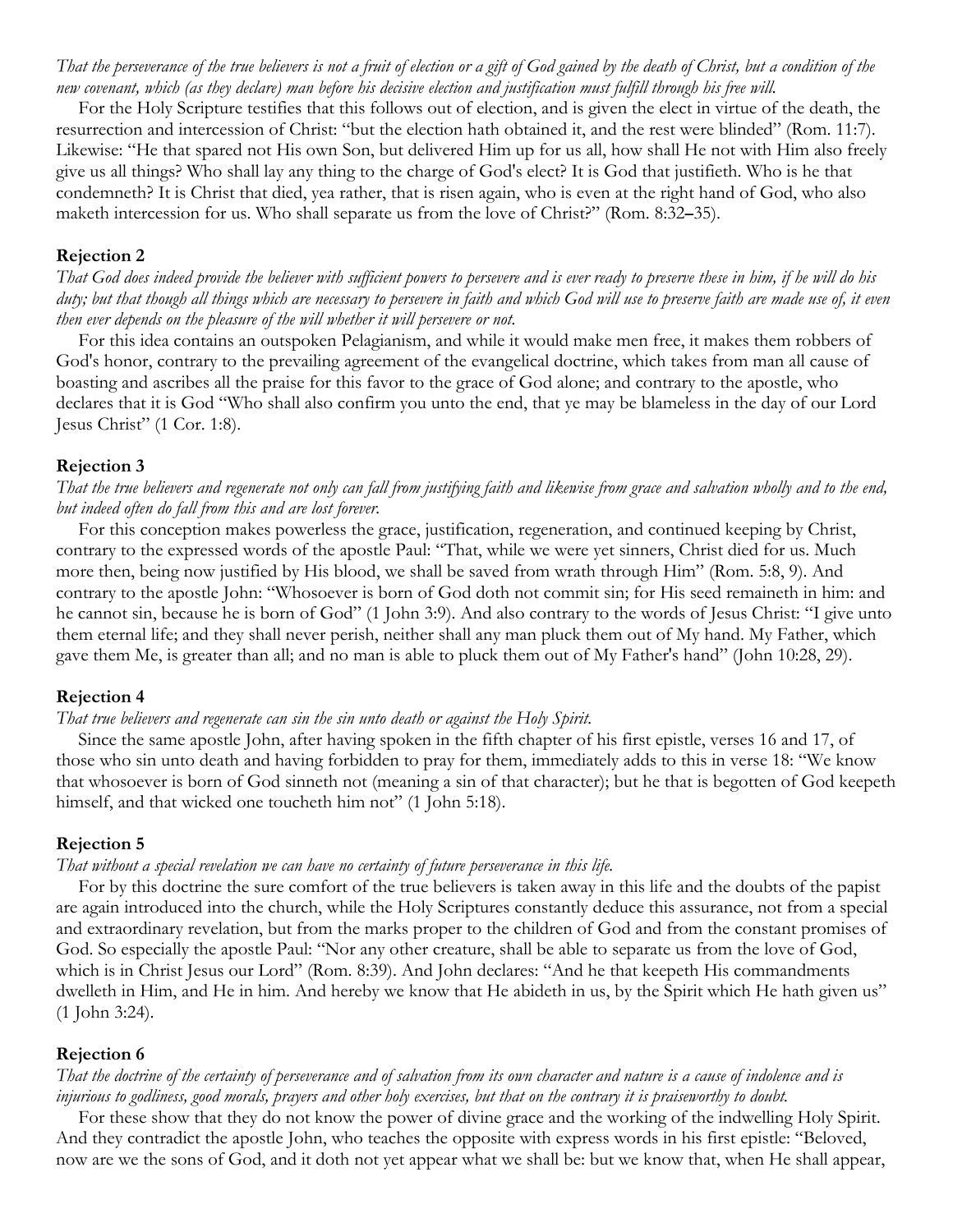we shall be like Him; for we shall see Him as He is. And every man that hath this hope in Him purifieth himself, even as He is pure" (1 John 3:2–3). Furthermore, these are contradicted by the example of the saints, both of the Old and the New Testament, who though they were assured of their perseverance and salvation, were nevertheless constant in prayers and other exercises of godliness.

### **Rejection 7**

### *That the faith of those who believe for a time does not differ from justifying and saving faith except only in duration.*

For Christ Himself, in Matthew 13:20, Luke 8:13, and in other places, evidently notes, besides this duration, a threefold difference between those who believe only for a time and true believers, when He declares that the former receive the seed in stony ground, but the latter in the good ground or heart; that the former are without root, but the latter have a firm root; that the former are without fruit, but that the latter bring forth their fruit in various measure with constancy and steadfastness.

### **Rejection 8**

### *That it is not absurd that one having lost his first regeneration, is again and even often born anew.*

For these deny by this doctrine the incorruptibleness of the seed of God, whereby we are born again, contrary to the testimony of the apostle Peter: "Being born again, not of corruptible seed, but of incorruptible" (1 Peter 1:23).

## **Rejection 9**

### *That Christ has in no place prayed that believers should infallibly continue in faith.*

For they contradict Christ Himself, who says: "I have prayed for thee (Simon), that thy faith fail not" (Luke 22:32); and the evangelist John, who declares that Christ has not prayed for the apostles only, but also for those who through their word would believe: "Holy Father, keep through Thine own name those whom Thou hast given Me," and: "I pray not that Thou shouldest take them out of the world, but that Thou shouldest keep them from the evil"; "Neither pray I for these alone, but for them also which shall believe on Me through their word" (John 17:11, 15, 20).

### **Conclusion**

And this is the perspicuous, simple, and ingenuous declaration of the orthodox doctrine respecting the five articles which have been controverted in the Belgic churches, and the rejection of the errors with which they have for some time been troubled. This doctrine the Synod judges to be drawn from the Word of God and to be agreeable to the confessions of the Reformed churches. Whence it clearly appears that some whom such conduct by no means became, have violated all truth, equity, and charity, in wishing to persuade the public:

*"That the doctrine of the Reformed churches concerning predestination, and the points annexed to it, by its own genius and necessary tendency, leads off the minds of men from all piety and religion; that it is an opiate administered by the flesh and the devil, and the stronghold of Satan, where he lies in wait for all; and from which he wounds multitudes, and mortally strikes through many with the darts both of despair and security; that it makes God the author of sin, unjust, tyrannical, hypocritical; that it is nothing more than interpolated Stoicism, Manicheism, Libertinism, Turcism; that it renders men carnally secure, since they are persuaded by it that nothing can hinder the salvation of the elect, let them live as they please; and therefore, that they may safely perpetrate every species of the most atrocious crimes; and that if the reprobate should even perform truly all the works of the saints, their obedience would not in the least contribute to their salvation; that the same doctrine teaches that God, by a mere arbitrary act of His will, without the least respect or view to any sin, has predestinated the greatest part of the world to eternal damnation; and has created them for this very purpose; that in the*  same manner in which the election is the fountain and the cause of faith and good works, reprobation is the cause of unbelief and impiety; *that many children of the faithful are torn guiltless from their mothers' breasts and tyrannically plunged into hell; so that neither baptism nor the prayers of the Church at their baptism, can at all profit by them";* and many other things of the same kind which the Reformed Churches not only do not acknowledge, but even detest with their whole soul. Wherefore, this Synod of Dort, in the name of the Lord, conjures as many as piously call upon the name of our Savior Jesus Christ, to judge of the faith of the Reformed Churches not from the calumnies, which on every side are heaped upon it; nor from the private expressions of a few among ancient and modern teachers, often dishonestly quoted or corrupted and wrested to a meaning quite foreign to their intention; but from the public confessions of the Churches themselves and from the declaration of the orthodox doctrine, confirmed by the unanimous consent of all and each of the members of the whole Synod. Moreover, the Synod warns calumniators themselves to consider the terrible judgment of God which awaits them for bearing false witness against the confessions of so many churches, for